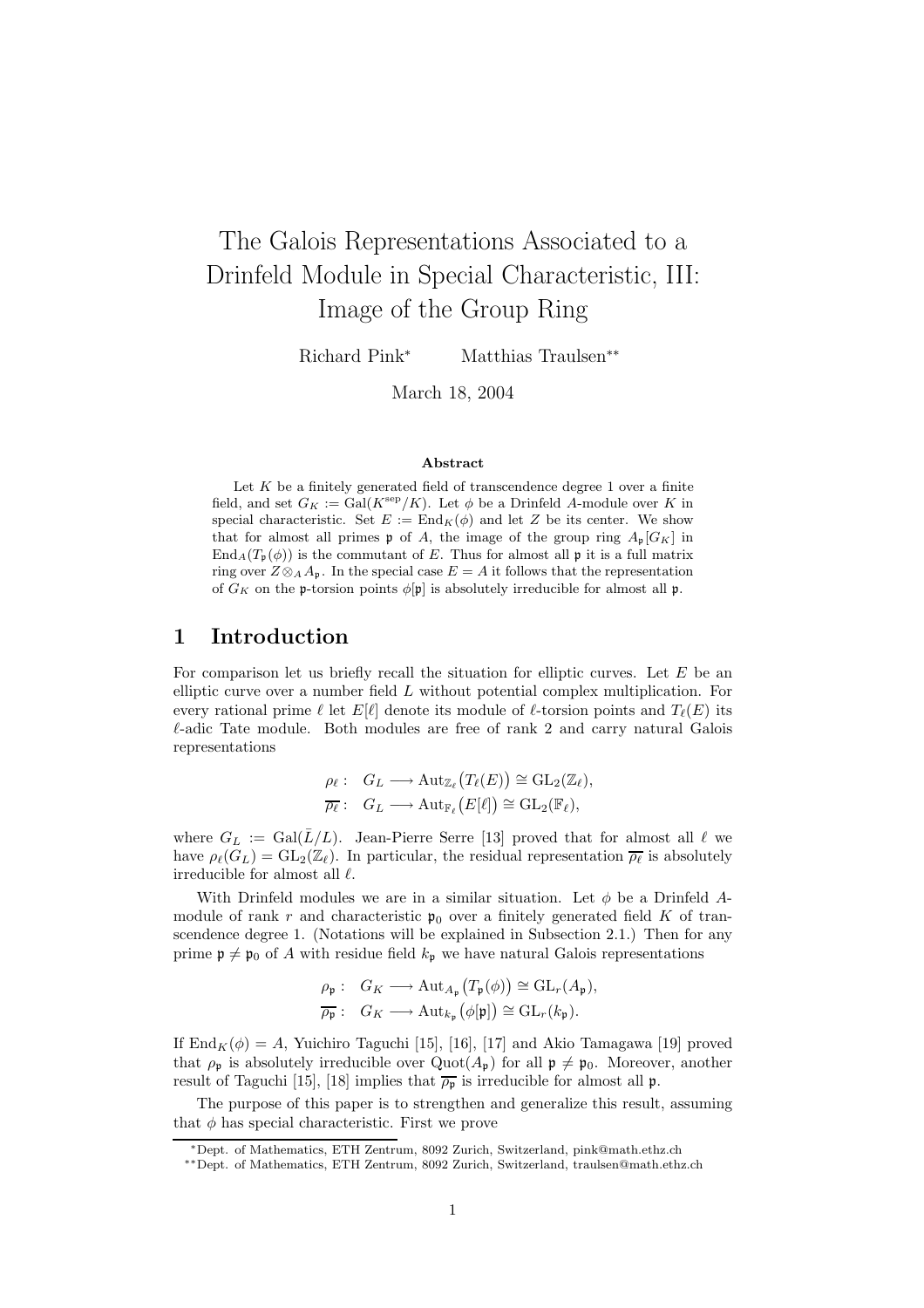**Theorem A** Assume that  $\mathfrak{p}_0 \neq 0$  and that  $\text{End}_K(\phi) = A$ . Then for almost all primes p of A the residual representation  $\overline{\rho_{\mathfrak{p}}}$  is absolutely irreducible.

We also generalize this to Drinfeld modules with arbitrary endomorphism ring. Of course, we can no longer expect that the residual representation is irreducible, let alone absolutely irreducible. We therefore read Theorem A as a statement on the image of the group ring. We will actually determine the image of the group ring on the full Tate module for almost all  $\mathfrak p$ . So let  $B_{\mathfrak p}$  denote the image of the natural homomorphism

 $A_{\mathfrak{p}}[G_K] \longrightarrow \text{End}_{A_{\mathfrak{p}}}\big(T_{\mathfrak{p}}(\phi)\big).$ 

Abbreviate  $E := \text{End}_K(\phi)$ . For all  $\mathfrak{p} \neq \mathfrak{p}_0$  the natural homomorphism

 $E_{\mathfrak{p}} := E \otimes_A A_{\mathfrak{p}} \longrightarrow \text{End}_{A_{\mathfrak{p}}}(T_{\mathfrak{p}}(\phi))$ 

is known to be injective (see Proposition 4.1), and by Taguchi [17] or Tamagawa [19] its image is the commutant of  $B_p$ . Let Z be the center of E, and write  $c := [Z/A]$ and  $e^2 = [E/Z]$ . Then  $d := r/ce$  is an integer. Set  $Z_p := Z \otimes_A A_p$ .

**Theorem B** Assume that  $\mathfrak{p}_0 \neq 0$ . Then for almost all primes  $\mathfrak{p}$  of A the rings  $E_{\mathfrak{p}}$ and  $B_{\mathfrak{p}}$  are commutants of each other in  $\text{End}_{A_{\mathfrak{p}}}(T_{\mathfrak{p}}(\phi))$ . More precisely, for almost all  $\mathfrak{p}$  we have  $E_{\mathfrak{p}} \cong \text{Mat}_{e \times e}(Z_{\mathfrak{p}})$  and  $B_{\mathfrak{p}} \cong \text{Mat}_{d \times d}(Z_{\mathfrak{p}})$ .

Although the present proof applies only to Drinfeld modules in special characteristic, we expect that both theorems hold in generic characteristic as well. In fact, our proof of the implication Theorem A  $\implies$  Theorem B is valid in arbitrary characteristic. It actually simplifies in generic characteristic, because there the endomorphism ring is always commutative.

We also expect that both theorems extend to a finitely generated field  $K$  of arbitrary transcendence degree. In fact, our arguments do extend; the only missing ingredient is Taguchi's theorem on the isogeny conjecture, Theorem 2.2 below.

The article has three parts. Section 2 explains notations, lists various known ingredients, and translates Taguchi's theorem on the isogeny conjecture for Drinfeld modules into suitable statements for the Galois representations. In Section 3 we prove Theorem A under the stronger assumption  $\text{End}_{\overline{K}}(\phi) = A$ . This is used in Section 4 to prove Theorem B. Finally, Theorem A in general follows directly from the special case  $E = A$  of Theorem B. For an outline of the proofs see the introductions to Sections 3 and 4.

The material in this article was part of the doctoral thesis of the second author [20]. There it was applied to prove the isogeny conjecture for direct sums of Drinfeld modules in special characteristic. This application will be the subject of our article [12].

# 2 Some background

#### 2.1 Notations

Throughout the article we use the following notation. Let  $p$  be a prime number and q a power of p. Let  $\mathcal C$  and  $\mathcal X$  be two smooth, irreducible, projective curves over the finite field  $\mathbb{F}_q$  with q elements. By F and K we denote the respective function fields. We fix a closed point  $\infty$  on C and let A be the ring of functions in F which are regular outside ∞.

Inside a fixed algebraic closure  $\overline{K}$  of K we consider the following subextensions: the separable closure  $K^{\text{sep}}$ , the maximal abelian extension  $K^{\text{ab}}$ , the maximal unramified extension  $K<sup>nr</sup>$  and the maximal unramified abelian extension  $K<sup>ab,nr</sup>$ . For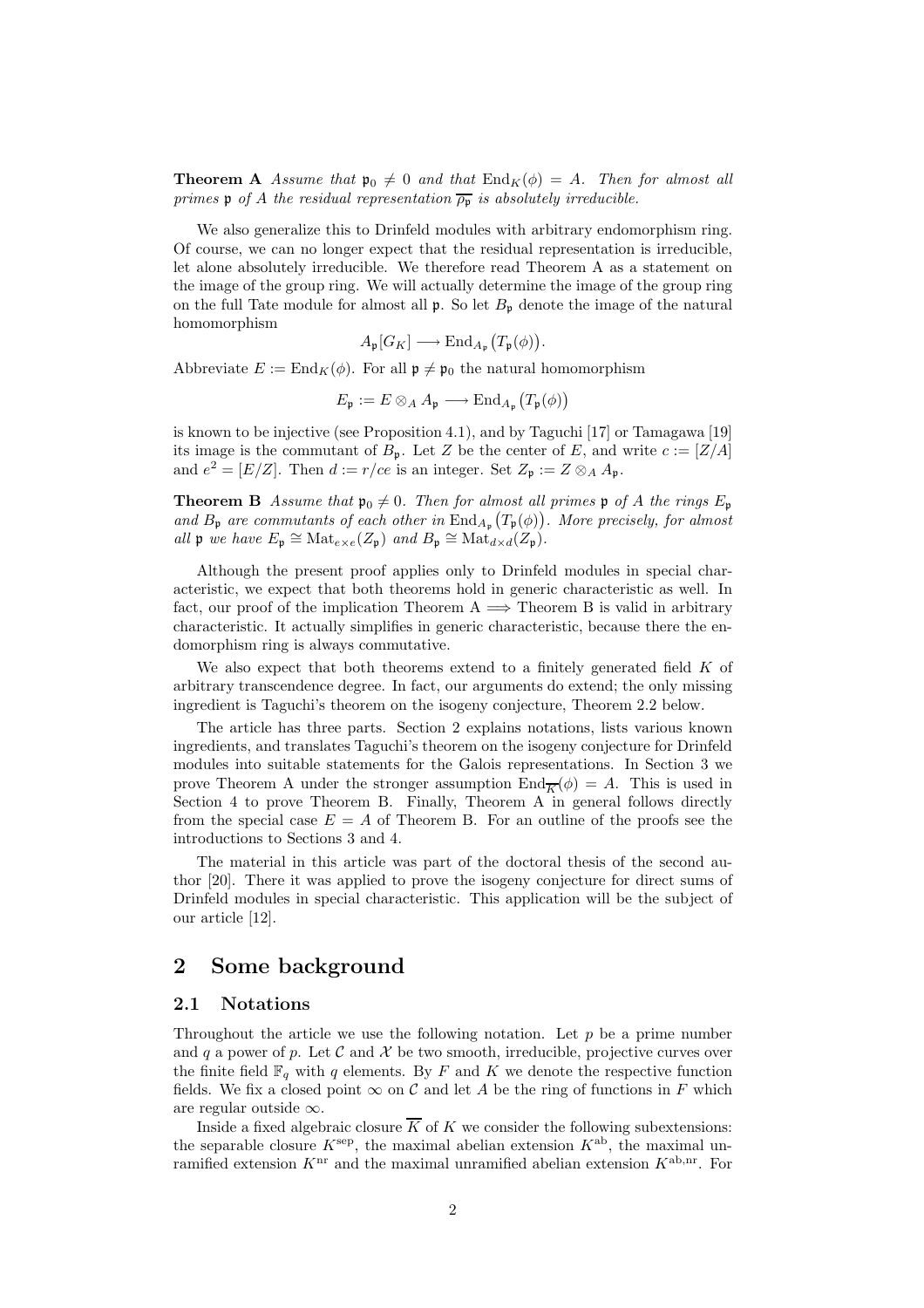every closed point  $x \in \mathcal{X}$  we denote the completion of K at x by  $K_x$  and the valuation ring in  $K_x$  by  $\mathcal{O}_x$ . We let  $G_K := \text{Gal}(K^{\text{sep}}/K)$  be the absolute Galois group of K.

Let  $k_0$  be the field of constants of K. By  $k_{0,d}$  we denote the field extension of  $k_0$  of degree d. We set  $G_K^{\text{geom}} := \text{Gal}(K^{\text{sep}}/K\overline{k_0})$ . The absolute Galois group  $G_{k_0} = \text{Gal}(\overline{k_0}/k_0)$  of  $k_0$  is isomorphic to the Prüfer group  $\hat{\mathbb{Z}}$  and is topologically generated by the arithmetic Frobenius  $Frob_{k_0}$ . We have the short exact sequence

$$
1 \to G_K^{\text{geom}} \to G_K \to G_{k_0} \to 1.
$$

By  $K\{\tau\}$  we denote the twisted (noncommutative) polynomial ring in one variable, which satisfies the relation  $\tau x = x^q \tau$  for all  $x \in K$ . Identifying  $\tau$  with the endomorphism  $x \mapsto x^q$ , the ring  $K\{\tau\}$  is isomorphic to the ring of  $\mathbb{F}_q$ -linear endomorphisms of the additive group scheme  $\mathbb{G}_{a,K}$ .

Throughout we will consider a Drinfeld A-module  $\phi: A \to K\{\tau\}, a \mapsto \phi_a$  of rank r and characteristic  $p_0$  over K. For the general theory of Drinfeld modules see Drinfeld [5] or Deligne-Husemöller [4]. For all nonzero ideals  $\mathfrak a$  in A, we let

$$
\phi[\mathfrak{a}]:=\left\{x\in\overline{K} \ \big|\ \forall a\in\mathfrak{a}\colon \phi_a(x)=0\right\}
$$

denote the module of **a**-torsion of  $\phi$ . If  $\mathfrak{p}_0 \nmid \mathfrak{a}$ , its points are defined over  $K^{\text{sep}}$  and form a free  $A/\mathfrak{a}$ -module of rank r. For any prime  $\mathfrak{p}$  of A, we let  $A_{\mathfrak{p}}$  denote the completion of A at p. For  $\mathfrak{p} \neq \mathfrak{p}_0$  the p-adic Tate module  $T_{\mathfrak{p}}(\phi) := \lim_{\epsilon \to 0} \phi[\mathfrak{p}^n]$  of  $\phi$  is a free  $A_p$ -module of rank r.

On all these modules there is a natural Galois action. In particular, for all  $\mathfrak{p} \neq \mathfrak{p}_0$ we have continuous representations

$$
\rho_{\mathfrak{p}}: G_K \longrightarrow \text{Aut}_{A_{\mathfrak{p}}}(T_{\mathfrak{p}}(\phi)) \cong \text{GL}_r(A_{\mathfrak{p}}),
$$
  

$$
\overline{\rho_{\mathfrak{p}}}: G_K \longrightarrow \text{Aut}_{k_{\mathfrak{p}}}(\phi[\mathfrak{p}]) \cong \text{GL}_r(k_{\mathfrak{p}}),
$$

where  $k_{\mathfrak{p}} := A/\mathfrak{p}$  is the residue field at  $\mathfrak{p}$ . Clearly  $\overline{\rho_{\mathfrak{p}}} \cong \rho_{\mathfrak{p}}$  mod  $\mathfrak{p}$ . Both representations commute with the natural action of the endomorphism ring

$$
E := \mathrm{End}_K(\phi) := \{ u \in K\{\tau\} \mid \forall a \in A : \phi_a \circ u = u \circ \phi_a \}.
$$

We will study these representations as  $\mathfrak p$  varies, when  $\phi$  has special characteristic.

#### 2.2 Facts about Drinfeld modules

In the following, we recall selected results on the Galois representations associated to Drinfeld modules. We recover analogs of well-known results by Serre and Faltings for elliptic curves and abelian varieties. Let  $\phi$  be as above.

**Theorem 2.1** (Pink [9] Prop. 2.6, [10] Theorem 1.1) Assume that  $\text{End}_{\overline{K}}(\phi) = A$ . Then for all primes  $\mathfrak{p} \neq \mathfrak{p}_0$  of A the image of  $\rho_{\mathfrak{p}}$  is Zariski dense in  $\mathrm{GL}_{r,F_{\mathfrak{p}}}$ .

In [9] Theorem 0.1 it is proved actually that the image is open in  $GL_r(F_p)$ , if moreover the characteristic  $\mathfrak{p}_0$  is zero. A corresponding result in special characteristic is proved in Pink [11]. The next result concerns the isogeny conjecture for Drinfeld modules.

**Theorem 2.2** (Taguchi [15] Theorem 0.2, [18]) Up to K-isomorphism, there are only finitely many Drinfeld A-modules  $\phi'$  for which there exists a K-isogeny  $\phi \to \phi'$ of degree not divisible by  $\mathfrak{p}_0$ .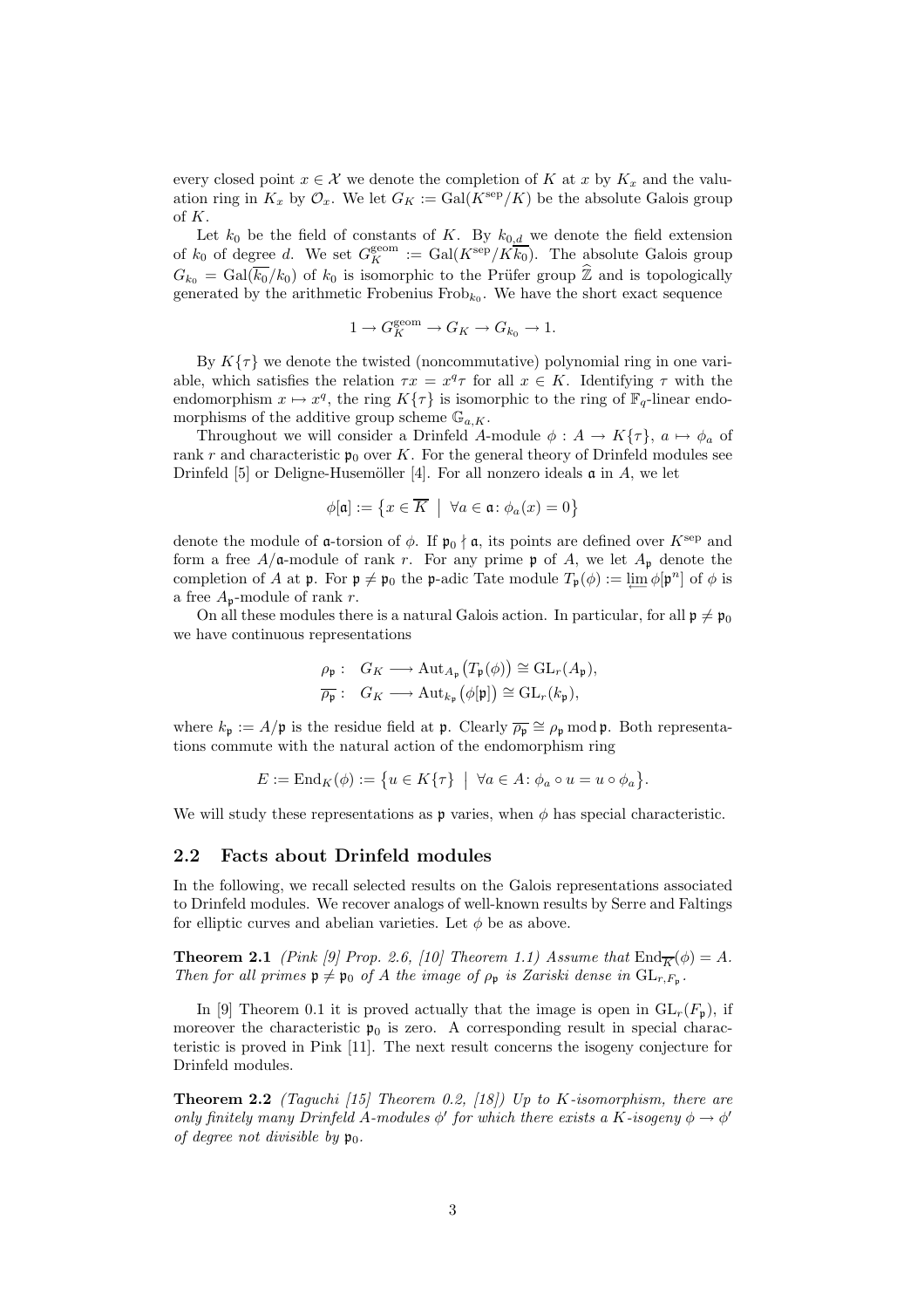This result can be translated into the following statements on Galois invariant submodules. Recall that every endomorphism of  $\phi$  induces  $G_K$ -equivariant endomorphisms of  $\phi[\mathfrak{p}^n]$  and of  $T_{\mathfrak{p}}(\phi)$ .

**Proposition 2.3** For almost all primes p of A and all  $n > 0$ , every  $G_K$ -invariant  $A/\mathfrak{p}^n$ -submodule of  $\phi[\mathfrak{p}^n]$  has the form  $\alpha(\phi[\mathfrak{p}^n])$  for some  $\alpha \in \text{End}_K(\phi)$ .

*Proof.* Choose a finite set of representatives  $\phi^i$  of the isomorphism classes of Drinfeld modules  $\phi'$  in Theorem 2.2. For each *i* choose an isogeny  $\varepsilon_i : \phi^i \to \phi$ of degree not divisible by  $p_0$ . Let S be the finite set of primes of A that divide the degree of one of these isogenies. We claim that the assertion holds for every p outside  $S \cup \{\mathfrak{p}_0\}.$ 

Fix such a prime  $\mathfrak{p}$ , a positive integer n, and a  $G_K$ -invariant  $A/\mathfrak{p}^n$ -submodule  $H_{\mathfrak{p}} \subset \phi[\mathfrak{p}^n]$ . Then there exists a Drinfeld A-module  $\phi'$  over K and a separable Kisogeny  $\eta : \phi \to \phi'$  with kernel  $H_{\mathfrak{p}}$  (cf. Deligne-Husemöller [4] 4.1). By assumption, there is an isomorphism  $\lambda : \phi' \stackrel{\sim}{\to} \phi^i$  for some *i*. The composite morphism  $\beta :=$  $\varepsilon_i \circ \lambda \circ \eta$  is then a separable endomorphism of  $\phi$ . Since by assumption p does not divide the degree of  $\varepsilon_i$ , the isogeny  $\varepsilon_i$  induces an isomorphism  $\phi^i[\mathfrak{p}^n] \overset{\sim}{\to} \phi[\mathfrak{p}^n]$ ; hence the p-primary part of ker  $\beta$  is equal to  $H_p$ .

In particular, the p-primary part of ker  $\beta$  is annihilated by  $p^n$ . Therefore we can find an element  $a \in \mathfrak{p}^n \setminus \mathfrak{p}^{n+1}$  that annihilates ker  $\beta$ . Then by Deligne-Husemöller [4] 4.1 there exists an endomorphism  $\alpha$  of  $\phi$  such that  $\beta \circ \alpha = \phi_a$  and ker  $\beta = \alpha(\phi[a])$ . Taking p-primary parts, the last equality implies that  $H_{\mathfrak{p}} = \alpha(\phi[\mathfrak{p}^n])$ , as desired.

q.e.d.

The case  $n = 1$  of Proposition 2.3 yields in particular

**Corollary 2.4** Assume that  $\text{End}_K(\phi) = A$ . Then the representation  $\overline{\rho_{\mathfrak{p}}}$  is irreducible for almost all primes p of A.

**Proposition 2.5** For almost all primes  $\mathfrak{p}$  of A, every  $G_K$ -invariant  $A_{\mathfrak{p}}$ -submodule of  $T_{\mathfrak{p}}(\phi)$  has the form  $\alpha(T_{\mathfrak{p}}(\phi))$  for some  $\alpha \in \text{End}_K(\phi) \otimes_A A_{\mathfrak{p}}$ .

*Proof.* Let **p** be as in Proposition 2.3, and consider any  $A_p[G_K]$ -submodule  $H_p \subset$  $T_{\mathfrak{p}}(\phi)$ . For all  $n \geq 0$  we have  $T_{\mathfrak{p}}(\phi)/\mathfrak{p}^n$ ,  $T_{\mathfrak{p}}(\phi) \cong \phi[\mathfrak{p}^n]$ ; hence by Proposition 2.3 we have

$$
H_{\mathfrak{p}} + \mathfrak{p}^n T_{\mathfrak{p}}(\phi) = \alpha_n(T_{\mathfrak{p}}(\phi)) + \mathfrak{p}^n T_{\mathfrak{p}}(\phi)
$$

for some  $\alpha_n \in E$ . Since  $E_p$  is compact, we can choose a subsequence  $\alpha_{n_i}$  which converges to an element  $\alpha \in E_{\mathfrak{p}}$ . This convergence means that  $\alpha_{n_i} \equiv \alpha \mod \mathfrak{p}^{m_i} E_{\mathfrak{p}}$ with  $m_i \to \infty$ . Setting  $\ell_i := \min\{n_i, m_i\}$ , we deduce that

$$
H_{\mathfrak{p}} + \mathfrak{p}^{\ell_i} T_{\mathfrak{p}}(\phi) = \alpha(T_{\mathfrak{p}}(\phi)) + \mathfrak{p}^{\ell_i} T_{\mathfrak{p}}(\phi)
$$

for all *i*. Now as  $\ell_i \to \infty$ , the  $\mathfrak{p}^{\ell_i}T_{\mathfrak{p}}(\phi)$  run through a fundamental system of neighborhoods of 0. Since  $E_{\mathfrak{p}}$  is compact, and  $H_{\mathfrak{p}}$  and  $\alpha(T_{\mathfrak{p}}(\phi))$  are closed submodules of  $T_p(\phi)$ , we deduce that

$$
H_{\mathfrak{p}} = \bigcap_{i} \bigl( H_{\mathfrak{p}} + \mathfrak{p}^{\ell_i} T_{\mathfrak{p}}(\phi) \bigr) = \bigcap_{i} \bigl( \alpha(T_{\mathfrak{p}}(\phi)) + \mathfrak{p}^{\ell_i} T_{\mathfrak{p}}(\phi) \bigr) = \alpha(T_{\mathfrak{p}}(\phi)),
$$

as desired.  $q.e.d.$ 

We also need information on the action of inertia and Frobenius. Let  $\mathcal U$  be an open dense subscheme of  $\mathcal X$  over which  $\phi$  has good reduction.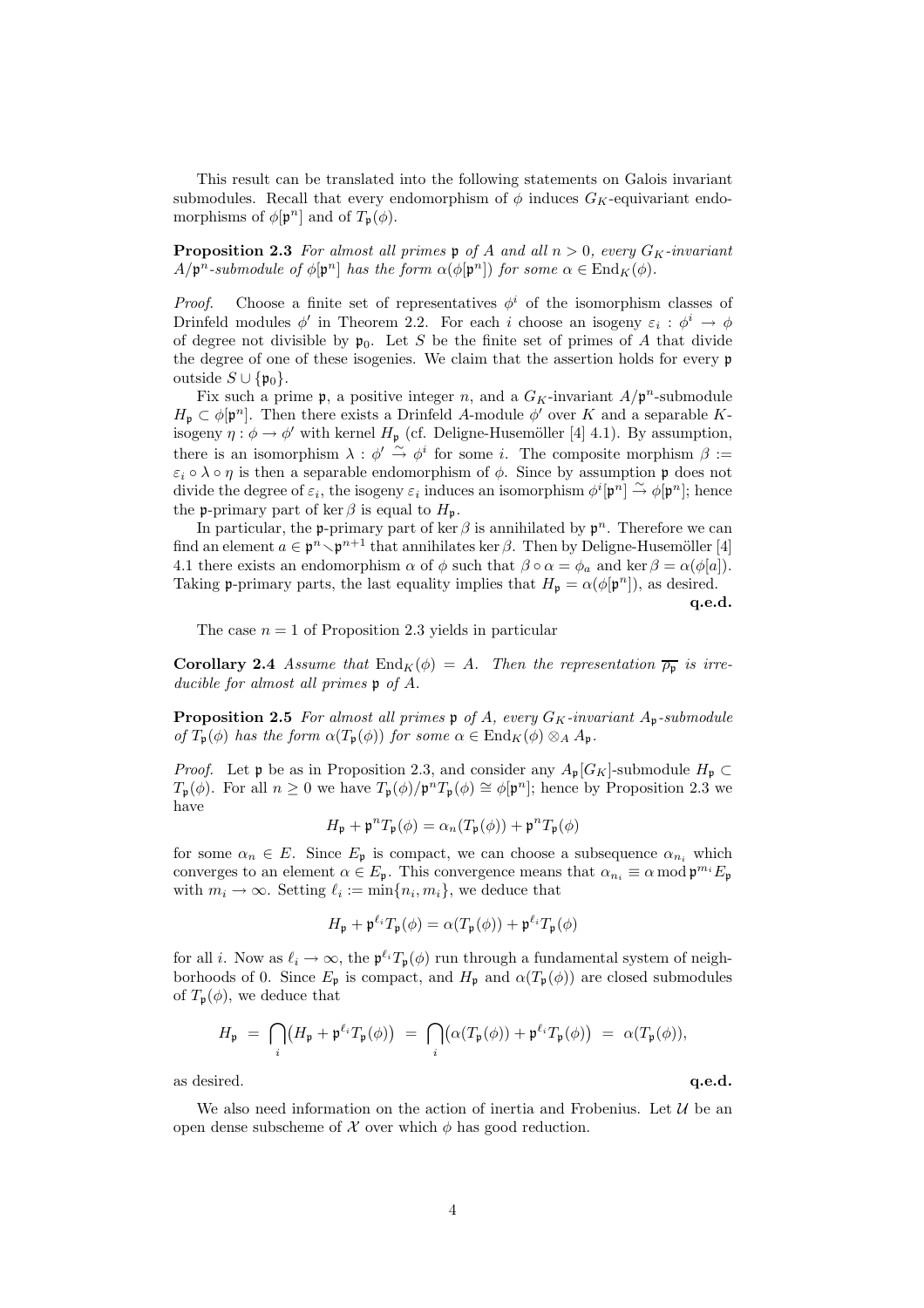**Proposition 2.6** (Cf. Goss [6] 4.12.12 (2)) Consider a point  $x \in \mathcal{U}(k_{0,d})$ . Then for every prime  $\mathfrak{p} \neq \mathfrak{p}_0$  of A not below x, the representation  $\rho_{\mathfrak{p}}$  is unramified at x, and the characteristic polynomial of  $\rho_n(\text{Frob}_x)$  has coefficients in A and is independent of  $\mathfrak v$ .

We denote this characteristic polynomial by  $f_x$ .

**Proposition 2.7** Assume that  $\mathfrak{p}_0 \neq 0$ . Then after replacing K by a suitable finite extension, for all primes  $\mathfrak{p} \neq \mathfrak{p}_0$  of A and all closed points  $x \in \mathcal{X}$ , the restriction of  $\rho_{\rm p}$  to the inertia group at x is unipotent.

*Proof.* For  $x \in \mathcal{U}$  this follows from Proposition 2.6, even without extending K. Fix one of the remaining points  $x \in \mathcal{X} \setminus \mathcal{U}$  and consider the Tate uniformization  $(\psi, \Lambda)$ of  $\phi$ , where  $\psi$  is a Drinfeld module of rank  $r' \leq r$  over  $K_x$  which has potentially good reduction, and  $\Lambda$  is an A-lattice in  $K_x^{\text{sep}}$  via  $\psi$  of rank  $r - r'$  which is invariant under  $G_{K_x}$  (cf. Drinfeld [5] §7). Then for every prime  $\mathfrak{p} \neq \mathfrak{p}_0$  of A there is a natural  $G_{K_x}$ -equivariant short exact sequence

$$
0 \to T_{\mathfrak{p}}(\psi) \to T_{\mathfrak{p}}(\phi) \to \Lambda \otimes_A A_{\mathfrak{p}} \to 0.
$$

Choose a finite extension  $L_x$  of  $K_x$  over which  $\psi$  acquires good reduction and which contains Λ. Since the reduction of  $\psi$  again has characteristic  $\mathfrak{p}_0$ , which is different from **p**, the inertia group of  $L_x$  acts trivially on  $T_p(\psi)$ . It also acts trivially on  $\Lambda \otimes_A A_{\mathfrak{p}}$ ; hence it acts unipotently on  $T_{\mathfrak{p}}(\phi)$ .

Now as there are only finitely many points  $x \in \mathcal{X} \setminus \mathcal{U}$ , there exists a normal finite extension K' of K whose local extension at each of these x contains  $L<sub>x</sub>$ . Let  $\mathcal{X}' \to \mathcal{X}$  be the corresponding finite covering. Then for every closed point  $x' \in \mathcal{X}'$ above a point  $x \in \mathcal{X}$  we either have  $x \in \mathcal{U}$  or the local field  $K'_{x'}$  contains  $L_x$ . In both cases the inertia group at  $x'$  acts unipotently, as desired.  $q.e.d.$ 

#### 2.3 Equidistribution of Frobenius elements

As a further ingredient we briefly recall Deligne's theorem on the equidistribution of Frobenius elements. As before let  $K$  be a function field of transcendence degree 1 over a finite field  $k_0$ . Let  $K'/K$  be a finite Galois extension with Galois group Γ. Let  $\Gamma^{\natural}$  denote the set of conjugacy classes of Γ. Let  $\mu^{\natural}$  be the direct image of the Haar measure on  $\Gamma$  of total volume 1, which satisfies  $\mu^{\natural}(C) = |C|/|\Gamma|$  for every conjugacy class  $C \in \Gamma^{\natural}$ .

Let  $\pi : \mathcal{X}' \to \mathcal{X}$  be the corresponding covering of smooth, projective, irreducible curves over  $k_0$ . Fix an open dense subscheme  $\mathcal{U} \subset \mathcal{X}$  over which  $\pi$  is unramified. Then every closed point  $x \in \mathcal{U}$  determines a Frobenius element Frob<sub>x</sub>  $\in \Gamma$  which is unique up to conjugation, i.e., a unique element  $[\text{Frob}_x] \in \Gamma^{\natural}$ . The Cebotarev density theorem says that every  $C \in \Gamma^{\natural}$  occurs as Frobenius for a set of x of positive Dirichlet density  $\mu^{\natural}(C)$ .

We will need the following strengthening that takes the degrees of points into account. Recall that  $k_{0,d}$  denotes the field extension of  $k_0$  of degree d. Then there is also a Frobenius  $Frob_x \in \Gamma$  associated to every point  $x \in \mathcal{U}(k_{0,d})$ . Set

$$
\mu_d^{\natural}:=\frac{1}{|\mathcal{U}(k_{0,d})|}\cdot \sum_{x\in \mathcal{U}(k_{0,d})}\delta([\mathrm{Frob}_x]),
$$

where  $\delta(C)$  denotes the Dirac delta measure supported at C.

**Theorem 2.8** If the extension of constant fields in  $K'/K$  is trivial, the sequence of measures  $\mu_d^{\natural}$  converges to  $\mu^{\natural}$  as  $d \to \infty$ .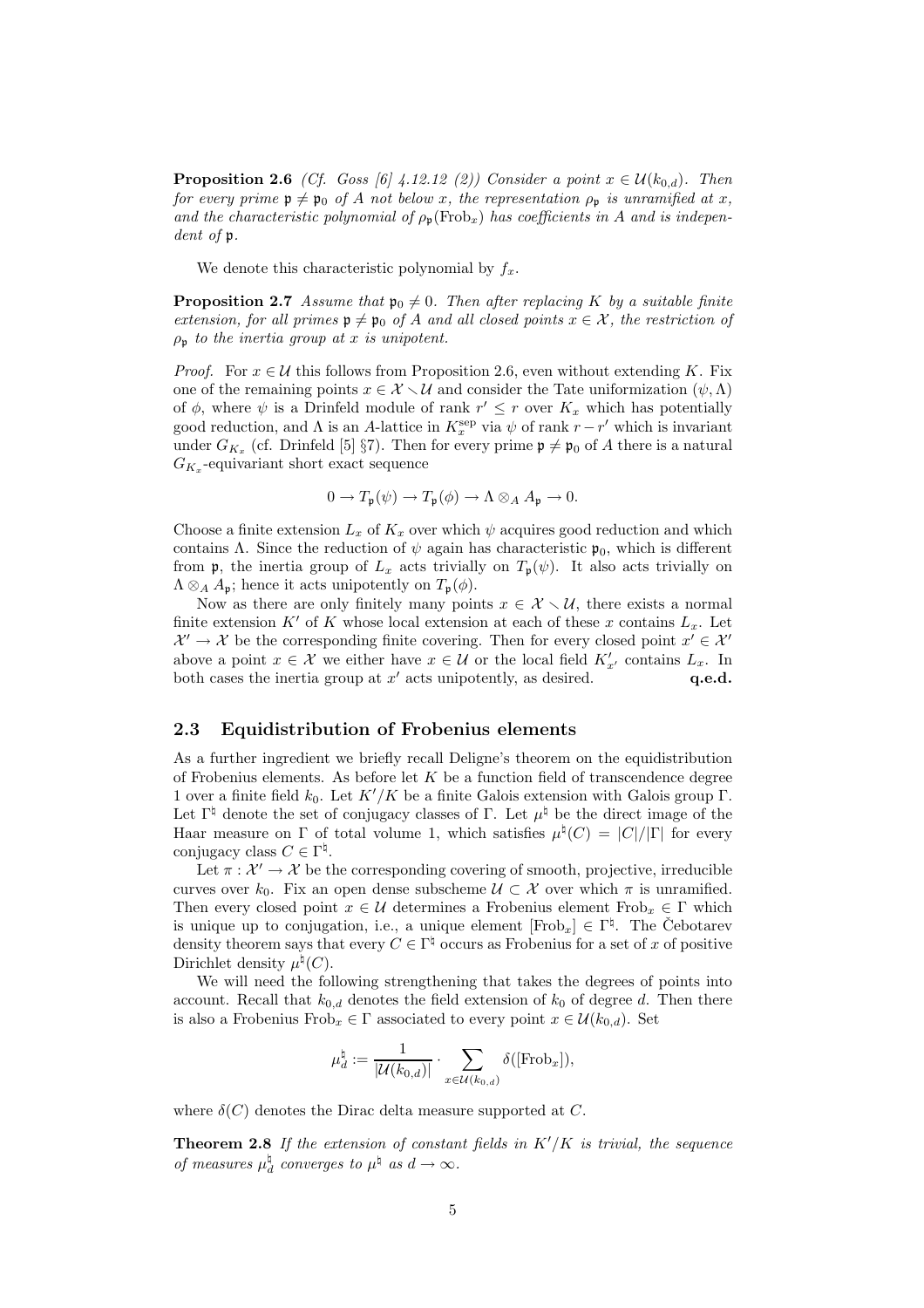**Corollary 2.9** If the extension of constant fields in  $K'/K$  is trivial, then for every  $d \gg 0$ , the Frobeniuses associated to  $x \in \mathcal{U}_d$  meet all conjugacy classes in  $\Gamma$ .

Theorem 2.8 is a special case of a general equidistribution theorem of Deligne [3] Théorème 3.5.3. A proof in the curve case can also be found in Katz  $[7]$  Chapter 3. Let us briefly explain how to deduce Theorem 2.8 from this general result.

Fix any rational prime  $\ell \neq p$ . Then  $\mathcal{F} := (\pi_* \mathbb{Q}_\ell) | \mathcal{U}$  is a lisse étale  $\mathbb{Q}_\ell$ -sheaf on  $\mathcal U$  with finite monodromy group  $\Gamma$ , corresponding to the regular representation of  $\Gamma$  over  $\mathbb{Q}_\ell$ . Since  $\Gamma$  is finite, all eigenvalues of its elements are roots of unity; hence  $\mathcal F$  is pointwise pure of weight 0 in the sense of Deligne [3]. Moreover, since Γ is finite, all elements act semisimply. Furthermore, if the extension of constant fields in  $K'/K$  is trivial, the geometric étale fundamental group  $\pi_1(U \times \bar{k}_0)$  maps surjectively to Γ. Now Theorem 2.8 is a special case of Deligne's equidistribution theorem in the form of Katz [7] Theorem 3.6.

# 3 Absolute irreducibility of the residual representation

From now on and for the rest of this paper, we assume that  $\mathfrak{p}_0 \neq 0$ . In the present section we also assume that  $\text{End}_{\overline{K}}(\phi) = A$ . Note that this is stronger than  $\text{End}_K(\phi) = A$ . We will prove the following special case of Theorem A:

**Theorem 3.1** Assume that  $\text{End}_{\overline{K}}(\phi) = A$ . Then for almost all primes  $\mathfrak{p}$  of A the representation

$$
\overline{\rho_{\mathfrak{p}}}:G_K\longrightarrow \mathrm{Aut}_{k_{\mathfrak{p}}}\big(\phi[\mathfrak{p}]\big)
$$

is absolutely irreducible.

The idea of the proof is this: If  $\overline{\rho_{p}}$  is irreducible, but not absolutely irreducible, we can consider it as a representation of some smaller dimension  $s_p$  over an extension of  $k_p$ . The determinant of this representation is then an abelian character  $\overline{\chi_p}$ . Using information on the ramification in  $\rho_{\mathfrak{p}}$  we show that  $\overline{\chi_{\mathfrak{p}}}$  essentially comes from an abelian character of  $G_{k_0}$ . This means that for any finite extension  $k_{0,d}$  of  $k_0$ , the value  $\overline{\chi_{\mathfrak{p}}}(\text{Frob}_x)$  for  $x \in \mathcal{X}(k_{0,d})$  is independent of x. For the original representation this implies that some product of  $s_p$  eigenvalues of  $\rho_p(\text{Frob}_x)$  modulo p is independent of x.

Now the eigenvalues of  $\rho_{p}(\text{Frob}_{x})$  are integral over A and independent of p, and there are only finitely many ways to choose less than  $r$  of them. Thus if the above happens for infinitely many  $\mathfrak{p}$ , there must exist an actual equality over  $A$ , i.e., a nontrivial algebraic relation between the eigenvalues of  $\rho_p(\text{Frob}_x)$  for any two points  $x \in \mathcal{X}(k_{0,d})$ . Using Deligne's equidistribution theorem, we finally show that this contradicts the fact that  $\rho_{p}(G_K)$  is Zariski dense in  $GL_r$ .

In order to work in A rather than in a varying finite extension of A, we do not deal with the eigenvalues directly, but with the coefficients of the characteristic polynomial. The algebraic relation is then expressed as the vanishing of a certain resultant. To obtain the contradiction, it suffices to compare the image of a general element of  $G_K^{\text{geom}}$  with the image of the identity element.

#### 3.1 The setup

By Corollary 2.4 the residual representation  $\overline{\rho_{\mathfrak{p}}}$  is irreducible for almost all **p**. By Schur's lemma, for these primes the ring  $\text{End}_{k_{\mathfrak{p}}}(\overline{\rho_{\mathfrak{p}}})$  is a finite dimensional division algebra over the residue field  $k_p$ . Since  $k_p$  is finite, every finite dimensional division algebra over  $k_{\mathfrak{p}}$  is a commutative field. Therefore  $\rm{End}_{k_{\mathfrak{p}}}(\overline{\rho_{\mathfrak{p}}})$  is a finite field extension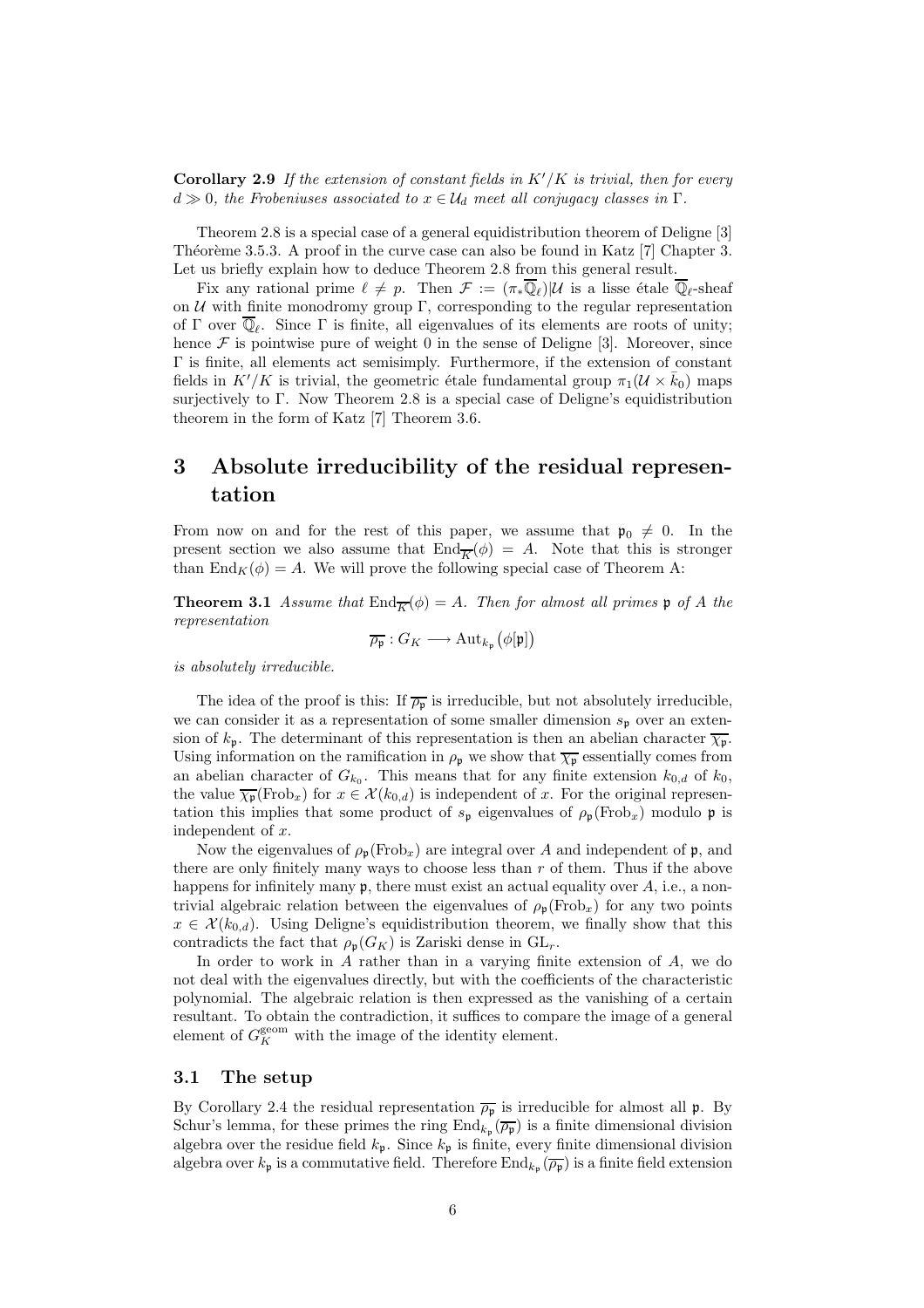of  $k_{\mathfrak{p}}$  of some degree  $s_{\mathfrak{p}}$ . We denote this extension field by  $k_{\mathfrak{p},s_{\mathfrak{p}}}$  and observe that  $s_{\mathfrak{p}}$  must divide r. Setting  $t_{\mathfrak{p}} := rs_{\mathfrak{p}}^{-1}$  we note that  $\overline{\rho_{\mathfrak{p}}}$  factors through  $\mathrm{GL}_{t_{\mathfrak{p}}}(k_{\mathfrak{p},s_{\mathfrak{p}}}) \subset$  $GL_r(k_p)$ .

To prove Theorem 3.1 we must show that  $s_p = 1$  for almost all p. In order to develop an indirect proof, we make the following

Assumption 3.2 There exist  $s > 1$  and t with  $st = r$  and an infinite set S of primes of A such that for all  $\mathfrak{p} \in S$  the representation  $\overline{\rho_{\mathfrak{p}}}$  factors through  $\mathrm{GL}_t(k_{\mathfrak{p},s})$ .

For  $\mathfrak{p} \in S$  we can consider  $\overline{\rho_{\mathfrak{p}}}$  as a homomorphism  $G_K \to GL_t(k_{\mathfrak{p},s})$ . We write

$$
\det_s: \operatorname{GL}_t(k_{\mathfrak{p},s}) \longrightarrow k_{\mathfrak{p},s}^*
$$

for the determinant map and consider the composite homomorphism

$$
\overline{\chi_{\mathfrak{p}}}:=\det_s\circ\overline{\rho_{\mathfrak{p}}}:G_K\longrightarrow k_{\mathfrak{p},s}^*.
$$

**Lemma 3.3** There is a finite field extension  $K'/K$  such that for every prime  $\mathfrak{p} \in S$ the character  $\overline{\chi_{\mathfrak{p}}}$  is trivial on  $G_{K'}^{\text{geom}}$ .

*Proof.* Proposition 2.7 implies that there is a finite extension  $K_1/K$  such that for all closed points  $x \in \mathcal{X}$  the inertia subgroup of  $G_{K_1}$  at x has trivial image in  $k^*_{\mathfrak{p},s}$ , so the restriction of  $\overline{\chi_{\mathfrak{p}}}$  to  $G_{K_1}$  is unramified everywhere. This means that  $\overline{\chi_{\mathfrak{p}}}|_{G_{K_1}}$ factors through  $Gal(K_1^{\text{nr}}/K_1)$ . Moreover, it obviously factors through the maximal abelian quotient  $Gal(K_1^{\text{ab,m}}/K_1)$ .

Further, the image of  $G_{K_1}^{\text{geom}}$  in  $Gal(K_1^{\text{ab},\text{nr}}/K_1)$  is finite by Katz-Lang [8] Theorem 2. Therefore  $\overline{\chi_{\mathfrak{p}}}|_{G_{K_1}^{\text{geom}}}$  has finite order, and so the restriction to some finite extension  $K'$  of  $K_1$  is trivial, as desired.  $\qquad \qquad \mathbf{q.e.d.}$ 

It is sufficient to prove Theorem 3.1 for the restriction of  $\overline{\rho_{\mathfrak{p}}}$  to an open subgroup of  $G_K$ , thus we can replace K by a finite field extension. We replace K by the extension field  $K'$  constructed in Lemma 3.3. Then for all  $\mathfrak p$  in S the character  $\overline{\chi_{\mathfrak{p}}}$  factors through a homomorphism  $\overline{\overline{\chi_{\mathfrak{p}}}}$  :  $G_{k_0} \to k_{\mathfrak{p},s}^*$ . The following commutative diagram with exact rows sums up the various mappings:



#### 3.2 Algebraic relations in  $GL_r$

For any monic polynomial  $f(T) = \prod_{i=1}^{r} (T - \alpha_i)$  of degree r and any integer  $t > 0$ we set

$$
f^{(t)}(T) := \prod_{I} \left( T - \prod_{i \in I} \alpha_i \right),
$$

where the outer product ranges over all subsets  $I \subset \{1, \ldots, r\}$  of cardinality t. Clearly the coefficients of  $f^{(t)}$  are symmetric polynomials in the  $\alpha_i$ , hence they are polynomials with coefficients in  $\mathbb Z$  in the coefficients of  $f$ . The construction can therefore be applied to any monic polynomial with coefficients in any commutative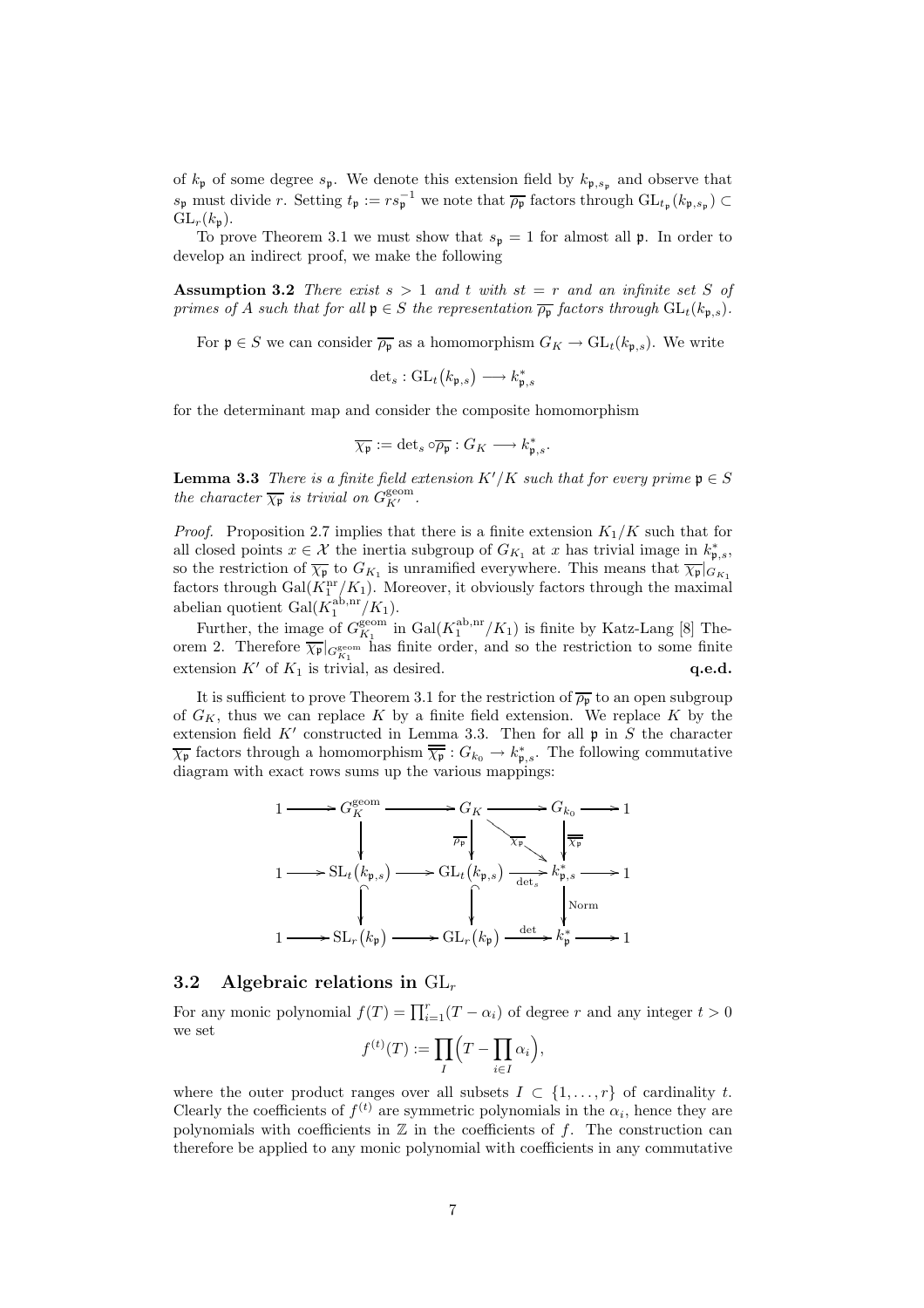ring. If f has coefficients in an algebraically closed field, then  $f^{(t)}(\alpha) = 0$  if and only if f has t zeros with product  $\alpha$ .

In the next lemma, we use Assumption 3.2 that S is infinite. Recall that  $f_x$ denotes the characteristic polynomial of  $\rho_n(\text{Frob}_x)$ . Recall also that two polynomials have a common zero if and only if their resultant vanishes.

**Lemma 3.4** For all  $d > 0$  and all  $x, x' \in \mathcal{U}(k_{0,d})$  the resultant of the polynomials  $f_x^{(t)}$  and  $f_{x'}^{(t)}$  vanishes.

*Proof.* Let  $\mathfrak{p} \in S$ . By Lemma 3.3, we know that

$$
\overline{\chi_{\mathfrak{p}}}(\mathrm{Frob}_x)=\overline{\overline{\chi_{\mathfrak{p}}}}(\mathrm{Frob}_{k_0}^d)=\overline{\chi_{\mathfrak{p}}}(\mathrm{Frob}_{x'}),
$$

so the determinants of  $\overline{\rho_{\mathfrak{p}}}(\text{Frob}_x)$  and  $\overline{\rho_{\mathfrak{p}}}(\text{Frob}_{x'})$  over  $k_{\mathfrak{p},s}^*$  are equal. Thus, if we consider  $\overline{\rho_{\mathfrak{p}}}(\text{Frob}_x)$  and  $\overline{\rho_{\mathfrak{p}}}(\text{Frob}_{x'})$  as elements of  $\text{GL}_t(k_{\mathfrak{p},s})$ , their characteristic polynomials  $g_x$  and  $g_{x'}$  have the same constant term. This means that the product of the t zeros of  $g_x$  equals the product of the t zeros of  $g_{x'}$ .

Now the polynomials  $f_x$  and  $f_{x'}$  are congruent modulo p to the characteristic polynomials of  $\overline{\rho_{\mathfrak{p}}}(\text{Frob}_x)$  and  $\overline{\rho_{\mathfrak{p}}}(\text{Frob}_{x'})$  as elements of  $\text{GL}_r(k_{\mathfrak{p}})$ , respectively. So  $g_x$ and  $g_{x'}$  divide  $f_x$  and  $f_{x'}$  modulo p, respectively, as polynomials over  $\overline{k_p}$ . Therefore  $f_x^{(t)}$  and  $f_{x'}^{(t)}$  must have a common zero modulo  $\mathfrak{p}$ ; hence their resultant vanishes modulo **p**. Since this happens for the infinitely many  $\mathfrak{p} \in S$ , the assertion follows.

q.e.d.

Next we use Lemma 3.4 to analyze the representation at any fixed prime  $\mathfrak{p} \neq \mathfrak{p}_0$ of A. For  $n > 0$  we denote the images of the Galois groups  $G_K$  and  $G_K^{\text{geom}}$  under the representation  $\rho_{\frak{p}}$  modulo  $\frak{p}^n$  by  $\Gamma_{\frak{p},n}$  and  $\Gamma_{\frak{p},n}^{\text{geom}}$ , respectively. We set  $\Gamma''_{\frak{p},n}$  :=  $\Gamma_{\mathfrak{p},n}/\Gamma_{\mathfrak{p},n}^{\text{geom}}$  and obtain the following diagram with exact rows:



In order to apply Lemma 3.4, we need to approximate pairs of elements of  $\Gamma_{\mathfrak{p},n}^{\text{geom}}$ by pairs of Frobenius elements of the same degree. This result is independent of Assumption 3.2.

**Lemma 3.5** For every  $\mathfrak{p}$  and n there exists  $d > 0$  such that every element of  $\Gamma_{\mathfrak{p},n}^{\text{geom}}$ is the image of  $Frob_x$  for some  $x \in \mathcal{U}(k_{0,d})$ .

*Proof.* Let  $K_{\mathfrak{p},n}$  be the finite Galois extension of K with Galois group  $\Gamma_{\mathfrak{p},n}$ . Then its constant field is  $k_{0,e}$  for  $e := |\Gamma''_{\mathfrak{p},n}|$ , and  $K_{\mathfrak{p},n}/Kk_{0,e}$  is a finite Galois extension with Galois group  $\Gamma_{\mathfrak{p},n}^{\text{geom}}$  whose extension of constant fields is trivial. By Proposition 2.6 it is unramified over U. Applying Corollary 2.9 to  $\mathcal{U} \times_{k_0} k_{0,e}$ , we can find a multiple d of e such that the Frobeniuses associated to  $x \in \mathcal{U}(k_{0,d})$  meet all conjugacy classes in  $\Gamma_{\mathfrak{p},n}^{\text{geom}}$ .  $\lim_{\mathfrak{p},n} \frac{\mathrm{d}\mathfrak{p}}{\mathfrak{p}}$  . and the set of the set of the set of the set of the set of the set of the set of the set of the set of the set of the set of the set of the set of the set of the set of the set of the

Now let

 $\Gamma_{\mathfrak{p}} \subset \mathrm{GL}_r(A_{\mathfrak{p}})$  and  $\Gamma_{\mathfrak{p}}^{\mathrm{geom}} \subset \mathrm{SL}_r(A_{\mathfrak{p}})$ 

be the projective limits of  $\Gamma_{\mathfrak{p},n}$  and  $\Gamma_{\mathfrak{p},n}^{\text{geom}}$  for  $n \to \infty$ .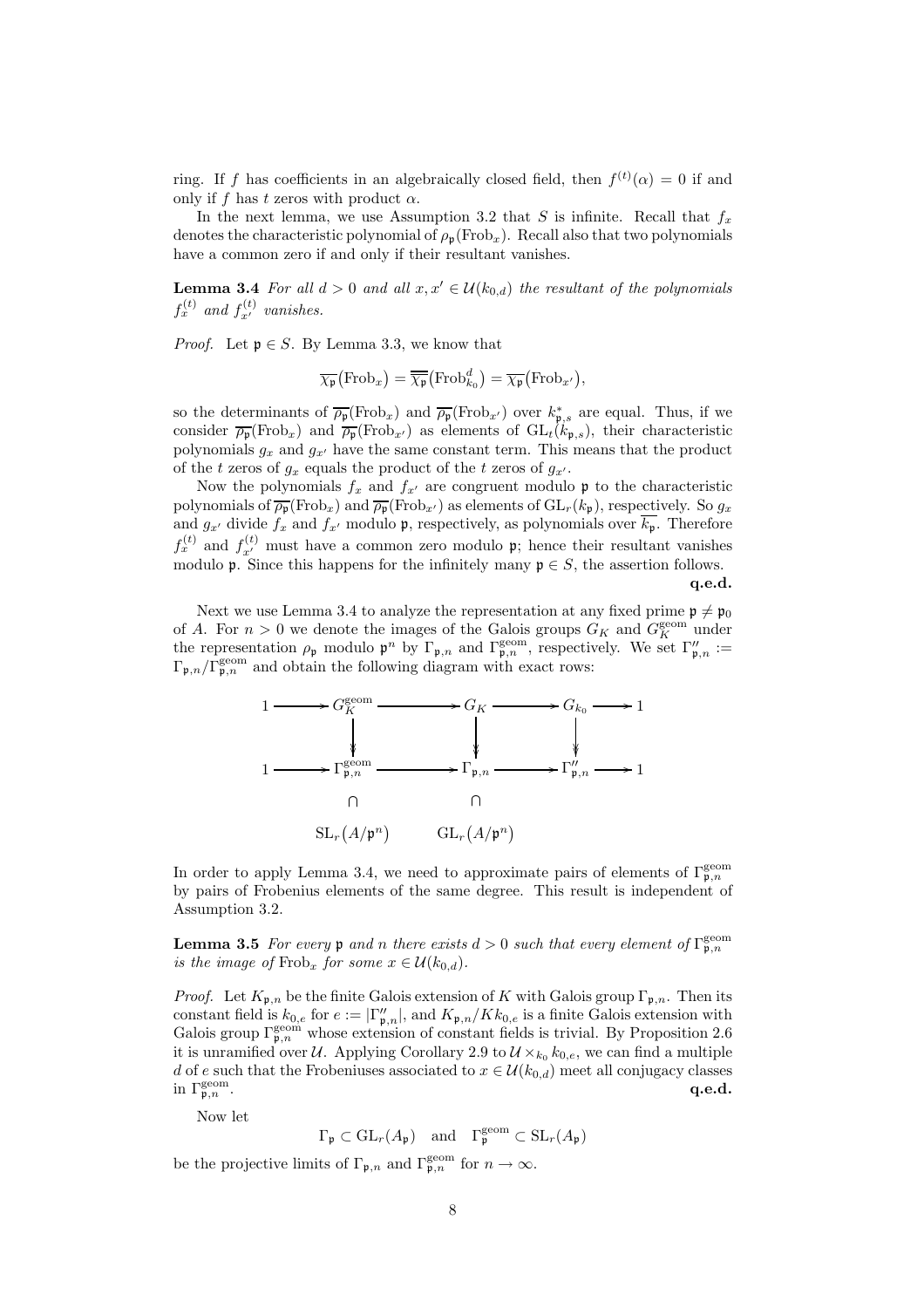**Lemma 3.6** Let  $\gamma \in \Gamma_{\mathfrak{p}}^{\text{geom}}$  and let  $f_{\gamma}$  be its characteristic polynomial. Then  $f_{\gamma}^{(t)}(1)$ vanishes.

*Proof.* For any  $n > 0$  choose  $d > 0$  as in Lemma 3.5. Then we can find x,  $x' \in \mathcal{U}(k_{0,d})$  such that  $Frob_x$  maps to  $\gamma \mod \mathfrak{p}^n$  and  $Frob_{x'}$  to the identity element in  $\Gamma^{\text{geom}}_{\mathfrak{p},n}$ . Setting  $h(T) := (T-1)^r$ , we get

$$
f_x \equiv f_\gamma \pmod{\mathfrak{p}^n}
$$
 and  $f_{x'} \equiv h \pmod{\mathfrak{p}^n}$ .

Thus

$$
f_x^{(t)} \equiv f_\gamma^{(t)} \, (\text{mod } \mathfrak{p}^n)
$$

and

$$
f_{x'}^{(t)} \equiv h^{(t)} = (T - 1)^{r \choose t} \; (\text{mod } \mathfrak{p}^n).
$$

By Lemma 3.4 the resultant of  $f_x^{(t)}$  and  $f_{x'}^{(t)}$  vanishes; hence the resultant of  $f_\gamma^{(t)}$  and  $(T-1)^{r \choose t}$  is congruent 0 modulo  $\mathfrak{p}^n$ . Since this is so for all n, the latter resultant must vanish. But this implies that  $f_{\gamma}^{(t)}(1) = 0$ .  $q.e.d.$ 

#### 3.3 Conclusion

Now we exploit the Zariski density statement from Theorem 2.1.

Lemma 3.7 The commutator morphism

$$
[\cdot, \cdot] : GL_r \times GL_r \longrightarrow SL_r
$$

$$
(x, y) \longmapsto [x, y] = yxy^{-1}x^{-1}
$$

is dominant.

*Proof.* It is known that the morphism  $y \mapsto yxy^{-1}x^{-1}$  for fixed x has differential  $1 - \text{Ad }x$ . In turn,  $x \mapsto \text{Ad }x(Y) - Y$  has differential  $-\text{ad }Y$ , where ad  $Y(Z)$  is the Lie bracket on  $\mathfrak{gl}_r$ . (For both results see, e.g., Borel [1] I 3.16.)

Rather elementary computation shows that the Lie bracket is a surjective morphism  $\mathfrak{gl}_r \oplus \mathfrak{gl}_r \to \mathfrak{sl}_r$ . But the surjectivity of this differential implies that  $[\cdot, \cdot]$  is dominant (Springer [14] Theorem 4.3.6). **q.e.d.** q.e.d.

**Lemma 3.8**  $\Gamma_{\mathfrak{p}}^{\text{geom}}$  is Zariski dense in  $\text{SL}_{r,F_{\mathfrak{p}}}.$ 

*Proof.* All commutators of  $G_K$  are contained in  $G_K^{\text{geom}}$ , so the image of  $\Gamma_{\mathfrak{p}} \times \Gamma_{\mathfrak{p}}$ under the commutator morphism

$$
[\,\cdot\,,\,\cdot\,]:\mathrm{GL}_{r,F_{\mathfrak{p}}}\times\mathrm{GL}_{r,F_{\mathfrak{p}}}\to\mathrm{SL}_{r,F_{\mathfrak{p}}}
$$

is contained in  $\Gamma_{\mathfrak{p}}^{\text{geom}}$ . Furthermore  $\Gamma_{\mathfrak{p}}$  is Zariski dense in  $\text{GL}_{r,F_{\mathfrak{p}}}$  by Theorem 2.1. We get

$$
\left[\mathrm{GL}_{r,F_{\mathfrak{p}}},\mathrm{GL}_{r,F_{\mathfrak{p}}}\right] = \left[\,\overline{\Gamma_{\mathfrak{p}}},\overline{\Gamma_{\mathfrak{p}}}\,\right] \subset \overline{\left[\Gamma_{\mathfrak{p}},\Gamma_{\mathfrak{p}}\right]} \subset \overline{\Gamma_{\mathfrak{p}}^{\text{geom}}}.
$$

Lemma 3.7 tells us that  $[\cdot, \cdot]$  is dominant; hence

$$
\mathrm{SL}_{r,F_{\mathfrak{p}}}=\overline{\left[\mathrm{GL}_{r,F_{\mathfrak{p}}},\mathrm{GL}_{r,F_{\mathfrak{p}}}\right]}\subset\overline{\Gamma_{\mathfrak{p}}^{\mathrm{geom}}}\subset\mathrm{SL}_{r,F_{\mathfrak{p}}}.
$$

We therefore have equality.  $q.e.d.$ 

We are now ready to draw the desired conclusion: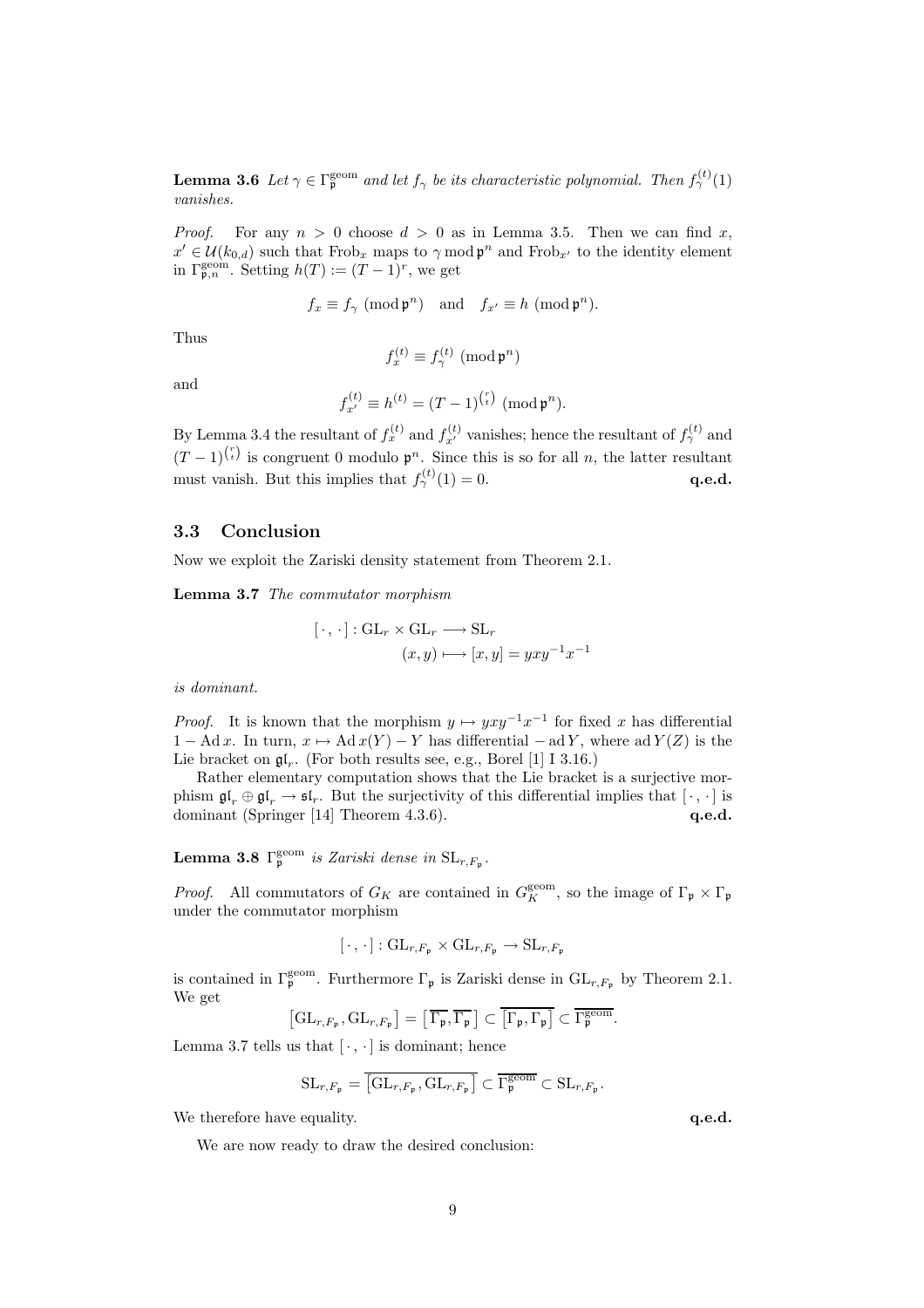*Proof of Theorem 3.1.* For  $g \in GL_{r,F_p}$  we denote the characteristic polynomial by  $f_g$ . Then

$$
\psi: GL_{r,F_{\mathfrak{p}}}\to \mathbb{A}_{F_{\mathfrak{p}}}^1, g\mapsto f_g^{(t)}(1)
$$

is a morphism of algebraic varieties. Its restriction to  $SL_{r,F_p}$  is non-constant, for instance because its value on the following kind of diagonal matrices is

$$
\psi\left(\begin{array}{ccc} \alpha & & \\ & \ddots & \\ & & \alpha & \\ & & & \alpha^{-r+1} \end{array}\right) = \left(1 - \alpha^t\right)^{\binom{r-1}{t}} \cdot \left(1 - \alpha^{t-r}\right)^{\binom{r-1}{t-1}}.
$$

On the other hand, by Lemmata 3.6 and 3.8 we know that  $\psi(\Gamma_{\mathfrak{p}}^{\text{geom}}) = 0$  and that  $\Gamma_{\mathfrak{p}}^{\text{geom}}$  is Zariski dense in  $SL_{r,F_{\mathfrak{p}}}$ . In view of this contradiction, Assumption 3.2 turns out to be false, and the theorem is proven.  $q.e.d.$ 

# 4 The case of an arbitrary endomorphism ring

In this section we will prove Theorem B, where  $E := \text{End}_K(\phi)$  is arbitrary. Setting  $E_{\mathfrak{p}} := E \otimes_A A_{\mathfrak{p}}$ , we must show that  $A_{\mathfrak{p}}[G_K]$  surjects to  $\text{End}_{E_{\mathfrak{p}}}(T_{\mathfrak{p}}(\phi))$  for almost all **p**. To explain the strategy, we assume that  $E' := \text{End}_{\overline{K}}(\phi)$  is commutative and separable over A. The additional arguments in the general case are of technical nature.

First we look at the residual representation. Let  $\phi'$  denote the tautological extension of  $\phi$  to a Drinfeld E'-module, which by construction is defined over a finite extension K' of K. Then for almost all  $\mathfrak{p}$  we have  $E'/\mathfrak{p}E' = \bigoplus_{\mathfrak{P}' | \mathfrak{p}} k_{\mathfrak{P}'},$  and hence  $\phi[\mathfrak{p}] = \bigoplus_{\mathfrak{P}'|\mathfrak{p}} \phi'[\mathfrak{P}']$ . By Taguchi's theorem in the form of Proposition 2.3, these direct summands are pairwise inequivalent irreducible  $k_{\mathfrak{p}}[G_{K'}]$ -modules for almost all **p**, and by Theorem 3.1 they are absolutely irreducible over  $k_{\mathfrak{P}}$ . Thus  $\phi[\mathfrak{p}]$ is a semisimple  $k_{\mathfrak{p}}[G_{K'}]$ -module such that  $\text{End}_{k_{\mathfrak{p}}[G_{K'}]}(\phi[\mathfrak{p}]) \cong E'/\mathfrak{p}E'$ . Via Galois descent, we can deduce from this that  $\phi[\mathfrak{p}]$  is a semisimple  $k_{\mathfrak{p}}[G_K]$ -module such that  $\text{End}_{k_{\mathfrak{p}}[G_K]}(\phi[\mathfrak{p}]) \cong E/\mathfrak{p}E$ , for almost all  $\mathfrak{p}$ . By the theorem on bicommutants this means that  $k_{\mathfrak{p}}[G_K]$  surjects to  $\text{End}_{E/\mathfrak{p}(\mathcal{E})}(\phi[\mathfrak{p}])$  for almost all  $\mathfrak{p}$ .

To lift this result to the full Tate module, using Proposition 2.3 again we show that for almost all **p**, every  $A_{\mathfrak{p}}[G_K]$ -submodule of  $T_{\mathfrak{p}}(\phi)$  has the form  $\alpha(T_{\mathfrak{p}}(\phi))$  for some  $\alpha \in E_p$ . By successive approximation we can then prove that the image of  $A_{\mathfrak{p}}[G_K]$  is equal to  $\text{End}_{E_{\mathfrak{p}}}(T_{\mathfrak{p}}(\phi))$ , as desired.

## 4.1 The action of the endomorphism ring

**Proposition 4.1** (a) For every ideal  $a \not\subset p_0$  of A the natural homomorphism

$$
E/\mathfrak{a} E \longrightarrow \mathrm{End}_{A/\mathfrak{a}}(\phi[\mathfrak{a}])
$$

is injective.

(b) For every prime  $\mathfrak{p} \neq \mathfrak{p}_0$  of A the natural homomorphism

$$
E_{\mathfrak{p}} \longrightarrow \text{End}_{A_{\mathfrak{p}}}(T_{\mathfrak{p}}(\phi))
$$

is injective and its image is saturated.

*Proof.* To prove (a) we first assume that  $\alpha$  is principal, say  $\alpha = (a)$ . Then  $\phi[\alpha] =$  $\ker(\phi_a: \overline{K} \to \overline{K})$ . Since  $a \notin \mathfrak{p}_0$ , the polynomial  $\phi_a$  is separable, and by the right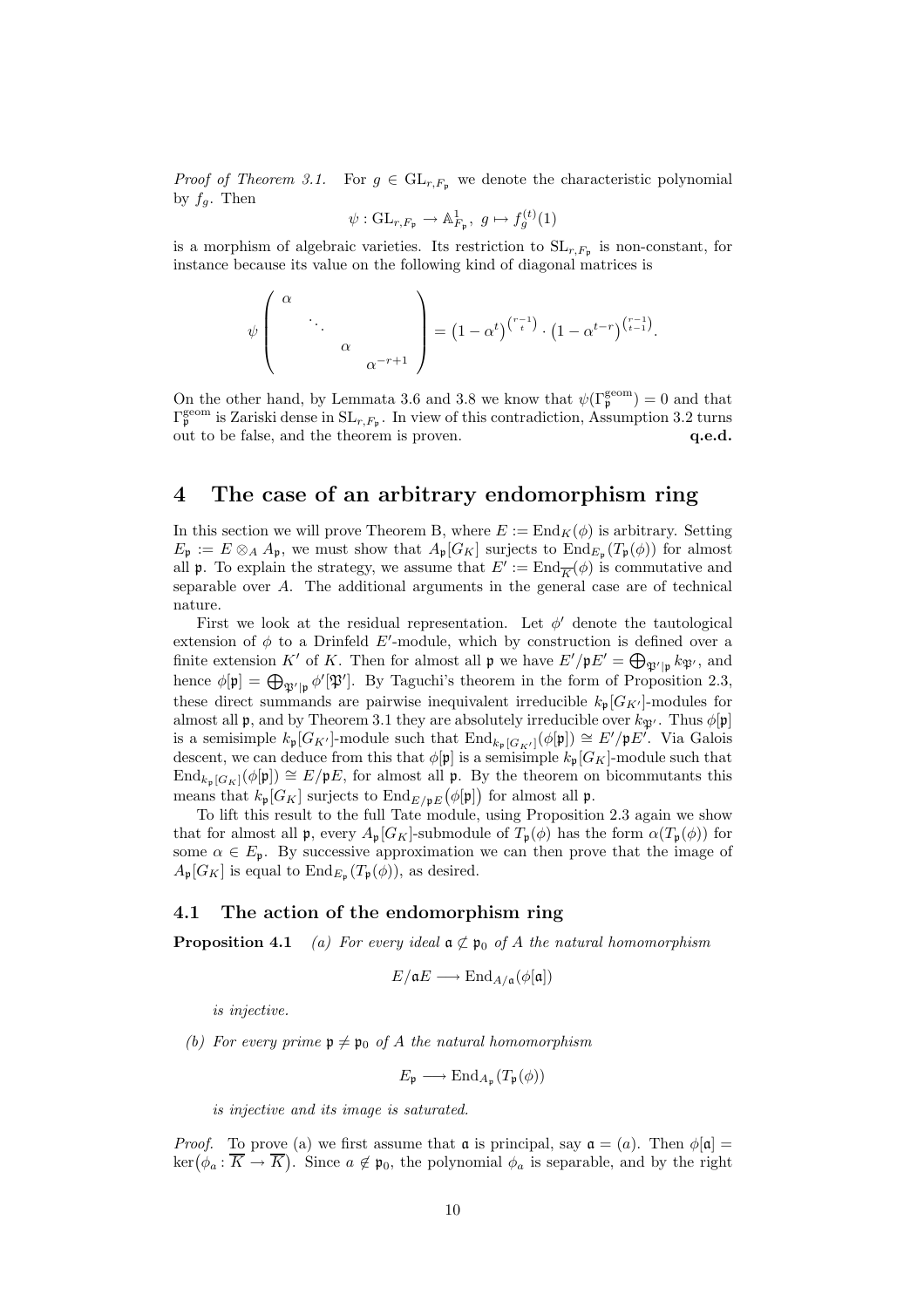division algorithm in  $K\{\tau\}$  it generates the left ideal of all polynomials vanishing on  $\phi[\mathfrak{a}]$ . Consider any element  $\alpha$  in the kernel of  $E \to \text{End}_{A/\mathfrak{a}}(\phi[\mathfrak{a}])$ . Then  $\alpha = \beta \phi_a$ for some element  $\beta \in K\{\tau\}$ . Both  $\alpha$  and  $\phi_a$  commute with  $\phi_b$  for all  $b \in A$ ; hence so does  $\beta$ . Thus  $\beta \in E$ , and so  $\alpha \in E$ a =  $\mathfrak{a}E$ . This implies (a) whenever  $\mathfrak{a}$  is principal.

For general  $\mathfrak a$  choose any  $a \in \mathfrak a \setminus \mathfrak p_0$ . Then  $\phi[\mathfrak a] \subset \phi[(a)]$  are free modules of rank r over  $A/\mathfrak{a}$  and  $A/(a)$ , respectively; hence

$$
\operatorname{End}_{A/\mathfrak{a}}(\phi[\mathfrak{a}]) \;\cong\; \operatorname{Mat}_{r\times r}(A/\mathfrak{a}) \;\cong\; \operatorname{End}_{A/(\mathfrak{a})}\bigl(\phi[(a)]\bigr)\otimes_A A/\mathfrak{a}.
$$

By the principal ideal case we have

$$
E/aE \hookrightarrow \text{End}_{A/(a)}(\phi[(a)]) \cong \text{Mat}_{r \times r}(A/(a)).
$$

Since E is a torsion free A-module of finite type, it is locally free; hence  $E/aE$ is free over  $A/(a)$ . It is therefore a direct summand of the right hand side. This property is preserved under tensoring with  $A/\mathfrak{a}$ . It follows that

$$
E/\mathfrak{a}E \ \hookrightarrow \ \text{End}_{A/(a)}\big(\phi[(a)]\big) \otimes_A A/\mathfrak{a} \ \cong \text{End}_{A/\mathfrak{a}}\big(\phi[\mathfrak{a}]\big)
$$

is a direct summand, proving (a). Applying (a) to  $\mathfrak{a} = \mathfrak{p}^n$  and taking the projective limit over  $n$  shows (b).  $q.e.d.$ 

Let  $Z$  denote the center of  $E$ . Then  $E$  is an order in a finite dimensional central division algebra over the quotient field of Z. Write  $c := [Z/A]$  and  $e^2 = [E/Z]$ . Then the rank of  $\phi$  is  $r = cde$  for an integer  $d > 0$ . For every prime p of A we abbreviate  $Z_p := Z \otimes_A A_p$ . The completion and the residue field at a prime  $\mathfrak{P}$  of Z will be denoted  $Z_{\mathfrak{P}}$  and  $k_{\mathfrak{P}}$ , respectively. Standard properties of division algebras over global fields imply:

Lemma 4.2 For almost all primes  $\mathfrak p$  of A we have

$$
Z_{\mathfrak{p}} = \bigoplus_{\mathfrak{P}|\mathfrak{p}} Z_{\mathfrak{P}}
$$

$$
E_{\mathfrak{p}} \cong \operatorname{Mat}_{e \times e}(Z_{\mathfrak{p}}) = \bigoplus_{\mathfrak{P}|\mathfrak{p}} \operatorname{Mat}_{e \times e}(Z_{\mathfrak{P}})
$$

Moreover, if Z is separable over A, then for almost all  $\mathfrak p$  we have

$$
Z/\mathfrak{p}Z = \bigoplus_{\mathfrak{P}|\mathfrak{p}} k_{\mathfrak{P}}
$$

and

$$
E/\mathfrak{p}E \,\,\cong\,\, \mathrm{Mat}_{e\times e}(Z/\mathfrak{p}Z) \,\,=\,\, \bigoplus_{\mathfrak{P}|\mathfrak{p}} \mathrm{Mat}_{e\times e}(k_{\mathfrak{P}}).
$$

For  $\mathfrak{P}|\mathfrak{p}$  as in Lemma 4.2 we let  $E_{\mathfrak{p}} \cong \text{Mat}_{e \times e}(Z_{\mathfrak{p}})$  act on  $Z_{\mathfrak{P}}^{\oplus e}$  in the obvious way. Then  $W_{\mathfrak{P}} := \text{Hom}_{E_{\mathfrak{p}}}(Z_{\mathfrak{P}}^{\oplus e}, T_{\mathfrak{p}}(\phi))$  is a free  $Z_{\mathfrak{P}}$ -module of rank d, and its quotient  $\overline{W_{\mathfrak{P}}} := W_{\mathfrak{P}} / \mathfrak{P} W_{\mathfrak{P}}$  is a k<sub>P</sub>-vector space of dimension d. The decompositions in Lemma 4.2 and the well-known structure theory of modules over matrix rings imply:

**Lemma 4.3** For all primes  $\mathfrak{p}$  as in Lemma 4.2 the natural homomorphism

$$
\bigoplus_{\mathfrak{P}|\mathfrak{p}} W_{\mathfrak{P}} \otimes_{Z_{\mathfrak{P}}} Z_{\mathfrak{P}}^{\oplus e} \longrightarrow T_{\mathfrak{p}}(\phi)
$$

and, if  $Z$  is separable over  $A$ , the natural homomorphism

$$
\bigoplus_{\mathfrak{P}|\mathfrak{p}} \overline{W_{\mathfrak{P}}}\otimes_{k_{\mathfrak{P}}}k_{\mathfrak{P}}^{\oplus e} \longrightarrow \phi[\mathfrak{p}]
$$

are isomorphisms.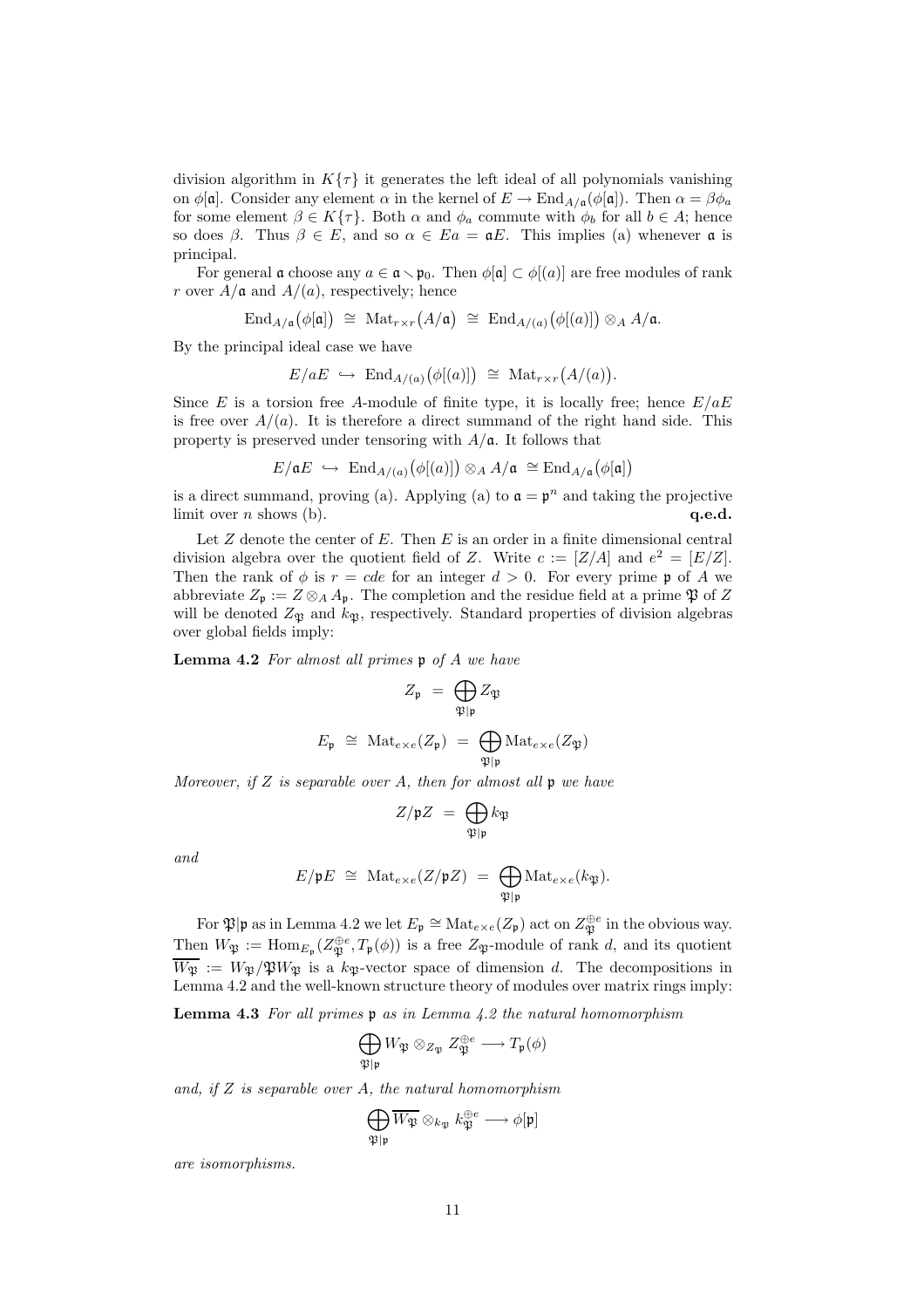Letting  $G_K$  act trivially on  $Z_{\mathfrak{P}}^{\oplus e}$  and  $k_{\mathfrak{P}}^{\oplus e}$ , by functoriality we obtain natural continuous representations of  $G_K$  on  $W_{\mathfrak{B}}$  and on  $\overline{W_{\mathfrak{B}}}$ . By construction the above isomorphisms are  $E_{\mathfrak{p}}[G_K]$ -equivariant.

#### 4.2 The residual representation

Throughout this subsection we assume that  $Z$  is separable over  $A$  and study the Galois representation on  $\phi[\mathfrak{p}]$ . From Taguchi's Theorem 2.2 we can deduce:

**Lemma 4.4** For almost all **p** and all  $\mathfrak{P}|\mathfrak{p}$  the  $\overline{W_{\mathfrak{P}}}$  are irreducible  $k_{\mathfrak{p}}[G_K]$ -modules and pairwise inequivalent, and in particular,  $\phi[\mathfrak{p}]$  is a semisimple  $k_{\mathfrak{p}}[G_K]$ -module.

*Proof.* Let **p** be a prime as in Lemma 4.3. Then by Proposition 2.3 any  $k_{p}[G_K]$ submodule of  $\phi[\mathfrak{p}]$  must have the form

$$
\bigoplus_{\mathfrak{P}|\mathfrak{p}} \overline{W_{\mathfrak{P}}} \otimes_{k_{\mathfrak{P}}} U_{\mathfrak{P}}
$$

with  $k_{\mathfrak{P}}$ -subspaces  $U_{\mathfrak{P}} \subset k_{\mathfrak{P}}^{\oplus e}$ . In particular, for any  $k_{\mathfrak{P}}[G_K]$ -submodule  $\overline{V_{\mathfrak{P}}} \subset \overline{W_{\mathfrak{P}}}$ the submodule  $\overline{V_{\mathfrak{P}}} \otimes_{k_{\mathfrak{P}}} k_{\mathfrak{P}}^{\oplus e}$  must have this form, which shows that  $\overline{V_{\mathfrak{P}}} = 0$  or  $\overline{W_{\mathfrak{P}}}$ , proving that  $\overline{W_{\mathfrak{P}}}$  is irreducible. A similar argument applied to the graph of a homomorphism shows that any two  $\overline{W_{\mathfrak{P}}}$  are pairwise non-equivalent. q.e.d.

We want to show that the  $\overline{W_{\mathfrak{P}}}$  are absolutely irreducible over  $k_{\mathfrak{P}}$ . In order to use Theorem 3.1 we must take into account all endomorphisms over  $\overline{K}$ . Set  $E' :=$  $\text{End}_{\overline{K}}(\phi)$  and let  $K'/K$  be a finite Galois extension over which all endomorphisms in E' are defined. Note that every  $\phi[\mathfrak{p}]$  is an  $E'[G_{K'}]$ -module.

#### **Lemma 4.5** The center of  $E'$  is separable over  $A$ .

*Proof.* Let Z' denote the center of E'. Then  $E \cap Z'$  is contained in E and commutes with E; hence it is contained in Z. Since Z is separable over A, it follows that  $E \cap Z'$ is separable over A. On the other hand there is a natural action of  $Gal(K'/K)$  on  $E'$ , and thus on  $Z'$ . The set of invariants on  $E'$  is just  $E$ , and so the set of invariants on Z' is  $E \cap Z'$ . Therefore Z' is a finite Galois extension of  $E \cap Z'$ . In particular it is separable, and since separability is transitive, the lemma follows. q.e.d.

**Lemma 4.6** Let  $A'$  be a maximal commutative A-subalgebra of  $E'$  which is separable over A. Then for almost all  $\mathfrak p$  the natural map

$$
A'/\mathfrak{p}A' \longrightarrow \text{End}_{A'/\mathfrak{p}A'[G_{K'}]}(\phi[\mathfrak{p}])
$$

is an isomorphism.

*Proof.* The tautological embedding  $E' \hookrightarrow K'(\tau)$  restricts to a homomorphism  $\phi' : A' \to K' \{\tau\}$  extending  $\phi$  which is a Drinfeld A'-module of rank d. By definition its endomorphism ring is the commutant of  $A'$  in the endomorphism ring of  $\phi$ . Since A' is maximal commutative in E', we deduce that  $\text{End}_{\overline{K}}(\phi') = A'$ . By Theorem 3.1 we know that for almost all primes  $\mathfrak{p}'$  of A' the  $k_{\mathfrak{p}'}[G_{K'}]$ -module  $\phi[\mathfrak{p}']$  is absolutely irreducible over  $k_{\mathfrak{p}'}$ . Thus for those  $\mathfrak{p}'$  we have

$$
\mathrm{End}_{k_{\mathfrak{p}'}[G_{K'}]}(\phi'[\mathfrak{p}'])=k_{\mathfrak{p}'}.
$$

Now since A' is separable over A, for almost all  $\mathfrak p$  we have  $A'/\mathfrak p A' = \bigoplus_{\mathfrak p' | \mathfrak p} k_{\mathfrak p'}$ . Thus for those p we get a decomposition

$$
\phi[\mathfrak{p}] = \bigoplus_{\mathfrak{p}'|\mathfrak{p}} \phi'[\mathfrak{p}'].
$$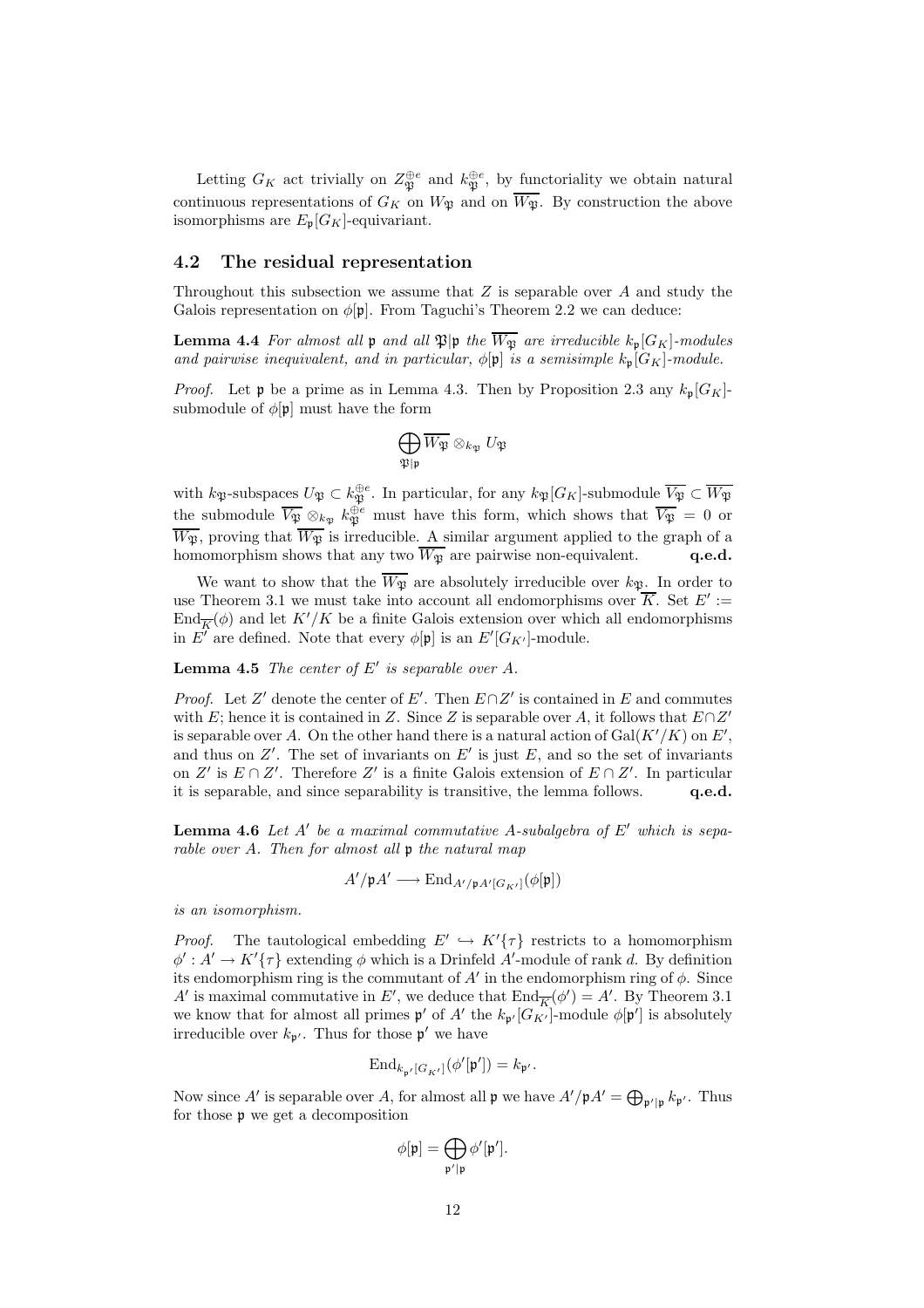Putting these facts together, we deduce that

$$
\operatorname{End}_{A'/\mathfrak{p}A'[G_{K'}]}(\phi[\mathfrak{p}]) \ = \ \bigoplus_{\mathfrak{p}'|\mathfrak{p}} \operatorname{End}_{k_{\mathfrak{p}'}[G_{K'}]}(\phi'[\mathfrak{p}']) \ = \ \bigoplus_{\mathfrak{p}'|\mathfrak{p}} k_{\mathfrak{p}'} \ = \ A'/\mathfrak{p}A',
$$

as desired.  $q.e.d.$ 

Lemma 4.7 For almost all  $\mathfrak p$  the natural map

$$
E'/\mathfrak{p} E' \longrightarrow \mathrm{End}_{k_{\mathfrak{p}}[G_{K'}]}(\phi[\mathfrak{p}])
$$

is an isomorphism.

*Proof.* After replacing K by K' we may assume that  $E' = E$ , which by Lemma 4.5 preserves the separability of  $Z$  over  $A$ . We will then use the isomorphism from Lemma 4.3. As the  $\overline{W_{\mathfrak{P}}}$  are irreducible  $k_{\mathfrak{p}}[G_K]$ -modules by Lemma 4.4, Schur's lemma and Wedderburn's theorem force

$$
\ell_{\mathfrak{P}} := \mathrm{End}_{k_{\mathfrak{p}}[G_K]}(\overline{W_{\mathfrak{P}}})
$$

to be a finite field extension of  $k_{\mathfrak{P}}$ . Further, the  $\overline{W_{\mathfrak{P}}}$  are pairwise non-equivalent; hence

$$
\operatorname{End}_{k_{\mathfrak{p}}[G_K]}(\phi[\mathfrak{p}]) \cong \bigoplus_{\mathfrak{P}|\mathfrak{p}} \operatorname{End}_{k_{\mathfrak{p}}[G_K]}(\overline{W_{\mathfrak{P}}} \otimes_{k_{\mathfrak{P}}} k_{\mathfrak{P}}^{\oplus e})
$$

$$
= \bigoplus_{\mathfrak{P}|\mathfrak{p}} \operatorname{End}_{k_{\mathfrak{p}}[G_K]}(\overline{W_{\mathfrak{P}}}) \otimes_{k_{\mathfrak{P}}} \operatorname{End}_{k_{\mathfrak{P}}}(k_{\mathfrak{P}}^{\oplus e})
$$

$$
= \bigoplus_{\mathfrak{P}|\mathfrak{p}} \ell_{\mathfrak{P}} \otimes_{k_{\mathfrak{P}}} \operatorname{Mat}_{e \times e}(k_{\mathfrak{P}}).
$$

Since  $E \otimes_A F$  is a simple F-algebra, by Bourbaki [2] §10, no 4, Proposition 4, it contains a maximal commutative subfield  $F'$  that is separable over the center  $Z \otimes_A F$ . Then  $A' := E \cap F'$  is a maximal commutative subalgebra of E that is separable over  $Z$ . Because separability is transitive, it is also separable over  $A$ . Since  $E$ and hence A' act on  $\phi[\mathfrak{p}]$  through the factors Mat<sub>e×e</sub>( $k_{\mathfrak{B}}$ ), the above decomposition implies that

$$
\operatorname{End}_{A'/\mathfrak{p}A'[G_K]}(\phi[\mathfrak{p}]) \supset \bigoplus_{\mathfrak{P}|\mathfrak{p}} \ell_{\mathfrak{P}} \otimes_{k_{\mathfrak{P}}} A'/\mathfrak{P}A'.
$$

But here by Lemma 4.6 the left hand side is

$$
A'/\mathfrak{p}A' = \bigoplus_{\mathfrak{P}|\mathfrak{p}} A'/\mathfrak{P}A'
$$

for almost all  $\mathfrak p$ . It follows that  $\ell_{\mathfrak P} = k_{\mathfrak P}$  for almost all  $\mathfrak P$ . Thus for almost all  $\mathfrak p$  we have

$$
\mathrm{End}_{k_{\mathfrak{p}}[G_K]}(\phi[\mathfrak{p}]) \,\,\cong\,\, \bigoplus_{\mathfrak{P}|\mathfrak{p}} \mathrm{Mat}_{e\times e}(k_{\mathfrak{P}}) \,\,\cong\,\, E/\mathfrak{p}E,
$$

as desired.  $q.e.d.$ 

**Lemma 4.8** For almost all primes  $\mathfrak{p}$  of A we have  $E/\mathfrak{p}E \cong (E'/\mathfrak{p}E')^{G_K}$ .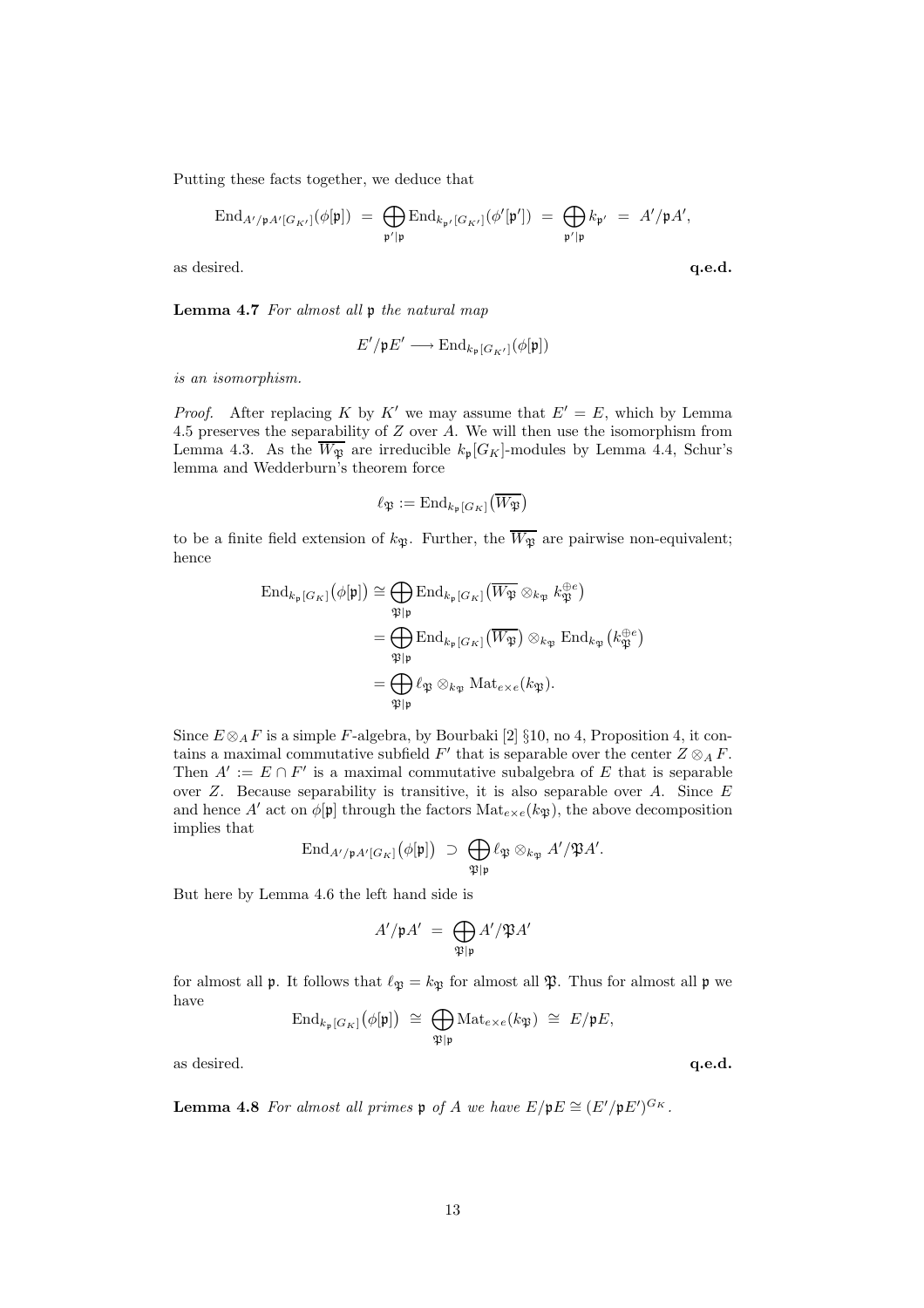*Proof.* The group  $G_K$  acts on E' through the finite quotient  $G := \text{Gal}(K'/K)$ . We consider the homomorphism

$$
\varepsilon: E' \to \bigoplus_{g \in G} E', \ \alpha \mapsto ((g-1)\alpha)_{g \in G},
$$

whose kernel clearly is  $(E')^G = E$ . It yields two short exact sequences

$$
0\to E\to E'\to \operatorname{im}\varepsilon\to 0
$$

and

$$
0 \to \operatorname{im} \varepsilon \to \bigoplus_{g \in G} E' \to \operatorname{coker} \varepsilon \to 0.
$$

Now all these modules are of finite type over  $A$ , so they are locally free at almost all primes **p**. For those **p** the modules  $\text{Tor}_1^A(\text{im }\varepsilon, A/\mathfrak{p})$  and  $\text{Tor}_1^A(\text{coker }\varepsilon, A/\mathfrak{p})$  vanish, so the sequences remain exact after tensoring with  $A/\mathfrak{p}$ . Therefore the sequence

$$
0 \longrightarrow E/\mathfrak{p} E \longrightarrow E'/\mathfrak{p} E' \stackrel{\overline{\varepsilon}}{\longrightarrow} \bigoplus_{g \in G} E'/\mathfrak{p} E'
$$

with  $\overline{\varepsilon} = \varepsilon \mod p$  is exact. It follows that

$$
E/\mathfrak{p}E = \ker \overline{\varepsilon} = (E'/\mathfrak{p}E')^G,
$$

as desired. **q.e.d. q.e.d.** 

Lemma 4.9 For almost all  $\mathfrak p$  the natural map

$$
E/\mathfrak{p}E \longrightarrow \mathrm{End}_{k_{\mathfrak{p}}[G_K]}(\phi[\mathfrak{p}])
$$

is an isomorphism.

Proof. By Lemma 4.7 the natural map

$$
E'/\mathfrak{p} E' \longrightarrow \mathrm{End}_{k_{\mathfrak{p}}[G_{K'}]}(\phi[\mathfrak{p}])
$$

is an isomorphism for almost all  $\mathfrak p$ . On both sides we have an action of  $G_K$ . The invariants on the right hand side are  $\text{End}_{k_{\mathfrak{p}}[G_K]}(\phi[\mathfrak{p}])$ , and for almost all  $\mathfrak{p}$  the invariants on the left hand side are  $E/\mathfrak{p}E$  by Lemma 4.8. The assertion follows.

q.e.d.

Lemma 4.10 For almost all p we have a surjection

$$
k_{\mathfrak{p}}[G_K] \longrightarrow \text{End}_{E/\mathfrak{p}E}(\phi[\mathfrak{p}]) \cong \bigoplus_{\mathfrak{P}|\mathfrak{p}} \text{End}_{k_{\mathfrak{P}}}(\overline{W_{\mathfrak{P}}}) \cong \bigoplus_{\mathfrak{P}|\mathfrak{p}} \text{Mat}_{d \times d}(k_{\mathfrak{P}}),
$$

and in particular, the  $\overline{W_{\mathfrak{P}}}$  are pairwise inequivalent  $k_{\mathfrak{p}}[G_K]$ -modules which are absolutely irreducible over  $k_{\mathfrak{B}}$ .

*Proof.* Lemma 4.4 says that  $\phi[\mathfrak{p}]$  is a semisimple  $k_{\mathfrak{p}}[G_K]$ -module for almost all  $\mathfrak{p}$ . Therefore the image of  $k_{\mathfrak{p}}[G_K]$  in  $\mathrm{End}_{k_{\mathfrak{p}}}(\phi[\mathfrak{p}])$  is its own bicommutant. Since its commutant is  $E/\mathfrak{p}E$  by Lemma 4.9, we deduce that  $k_{\mathfrak{p}}[G_K]$  surjects to  $\text{End}_{E/\mathfrak{p}E}(\phi[\mathfrak{p}])$ . The isomorphisms on the right hand side follow from Lemmata 4.2 and 4.3. q.e.d.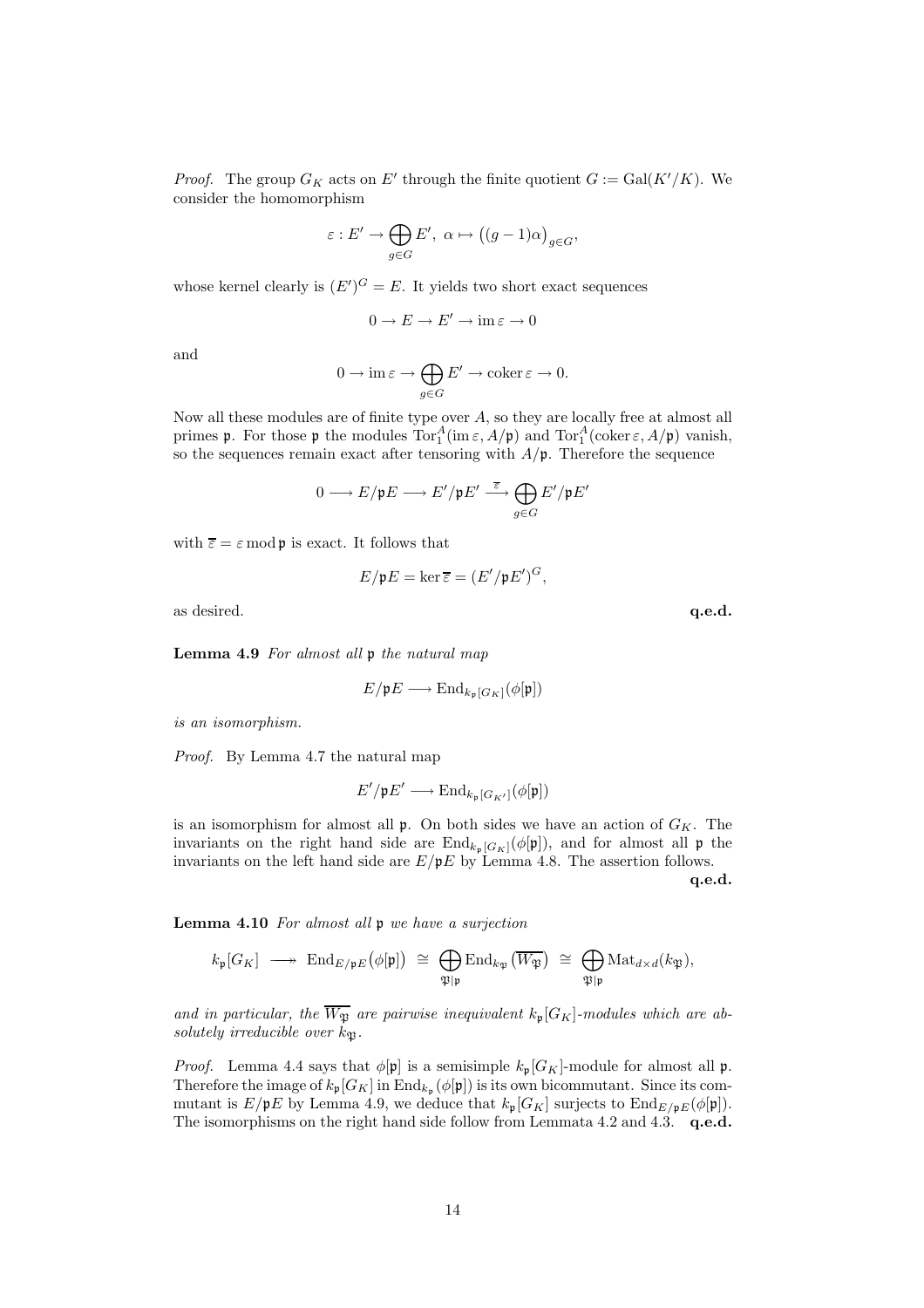### 4.3 The representation on the Tate module

Now set  $W_{\mathfrak{p}} := \bigoplus_{\mathfrak{P} | \mathfrak{p}} W_{\mathfrak{P}}$  and note that  $T_{\mathfrak{p}}(\phi) \cong W_{\mathfrak{p}}^{\oplus e}$  by Lemma 4.3.

**Lemma 4.11** For almost all primes  $\mathfrak{p}$  of A, every  $A_{\mathfrak{p}}[G_K]$ -submodule of  $W_{\mathfrak{p}}$  has the form  $\alpha(W_{\mathfrak{p}})$  for some  $\alpha \in Z_{\mathfrak{p}}$ .

*Proof.* Consider any  $A_{\mathfrak{p}}[G_K]$ -submodule  $H'_{\mathfrak{p}} \subset W_{\mathfrak{p}}$ . Then we can apply Proposition 2.5 to the  $A_{\mathfrak{p}}[G_K]$ -submodule  $(H'_{\mathfrak{p}})^{\oplus e} \subset (\tilde{W}_{\mathfrak{p}})^{\oplus e} \cong T_{\mathfrak{p}}(\phi)$ , showing that  $(H'_{\mathfrak{p}})^{\oplus e} =$  $\alpha(T_p(\phi))$  for some  $\alpha \in E_p$ . Recall from Lemma 4.2 that  $E_p \cong \text{Mat}_{e \times e}(Z_p)$ , and let  $\alpha_1, \ldots, \alpha_e \in Z_{\mathfrak{p}}$  denote the entries of any chosen row of  $\alpha$ . Then  $H'_{\mathfrak{p}} = \sum_{i=1}^e \alpha_i(W_{\mathfrak{p}})$ . Now Lemma 4.2 also implies that for almost all  $\mathfrak{p}$ , every ideal in  $Z_{\mathfrak{p}}$  is a principal ideal. Thus  $H'_{\mathfrak{p}} = \alpha(W_{\mathfrak{p}})$  for some  $\alpha \in Z_{\mathfrak{p}}$ , as desired.  $\mathbf{q.e.d.}$ 

**Lemma 4.12** Let R be a commutative ring with identity, and let  $M := R^{\oplus d}$  for some integer  $d \geq 1$ . Let  $B \subset \text{End}_R(M) = \text{Mat}_{d \times d}(R)$  be a subring (not necessarily an R-subalgebra) satisfying the properties:

- (a) Every B-submodule of M has the form  $\mathfrak{a}M$  for an ideal  $\mathfrak{a} \subset R$ .
- (b) The quotients M/mM for distinct maximal ideals  $\mathfrak{m} \subset R$  are pairwise inequivalent B-modules.

Then the following statements are true:

- (c) Consider integers r, s  $\geq 0$  and a maximal ideal  $\mathfrak{m} \subset R$ , such that there exists a B-linear surjection  $M^{\oplus r} \to (M/\mathfrak{m}M)^{\oplus s}$ . Then  $s \leq r$ .
- (d) Consider an integer  $r \geq 0$  and a B-submodule  $N \subset M^{\oplus r}$ , such that for all maximal ideals  $\mathfrak{m} \subset R$  the induced homomorphism  $N \to (M/\mathfrak{m} M)^{\oplus r}$  is surjective. Then  $N = M^{\oplus r}$ .
- (e) Assume moreover that for all maximal ideals  $\mathfrak{m} \subset R$  the induced homomorphism  $B \to \text{Mat}_{d \times d}(R/\mathfrak{m})$  is surjective. Then  $B = \text{Mat}_{d \times d}(R)$ .

*Proof.* First consider any maximal ideal  $\mathfrak{m} \subset R$ . Then  $M/\mathfrak{m}M$  is a simple Bmodule, because by (a) there exist no other B-submodules between  $mM$  and M.

Next consider any non-zero B-linear homomorphism  $M \to M/\mathfrak{m}M$ . By (a) its kernel has the form  $\mathfrak{a}M$  for some ideal  $\mathfrak{a} \subset R$ . Since  $M/\mathfrak{m}M$  is a simple Bmodule, the same follows for  $M/\mathfrak{a}M$ , which implies that  $\mathfrak a$  is actually a maximal ideal of R. Now (b) shows that  $\mathfrak{a} = \mathfrak{m}$ . It follows that every B-linear homomorphism  $M \to M/\mathfrak{m}M$  vanishes on  $\mathfrak{m}M$ .

We can now prove (c). Consider a B-linear surjection  $f : M^{\oplus r} \to (M/\mathfrak{m}M)^{\oplus s}$ . We can view it as an  $s \times r$ -matrix of B-linear homomorphisms  $M \to M/\mathfrak{m}M$ . By the preceding remarks any such homomorphism vanishes on  $mM$ . Therefore f comes from a B-linear surjection  $(M/\mathfrak{m}M)^{\oplus r} \to (M/\mathfrak{m}M)^{\oplus s}$ . Since  $M/\mathfrak{m}M$  is a simple B-module, the Jordan-Hölder theorem now implies that  $s \leq r$ , as desired.

To prove (d) we use induction on r. The assertion is trivial for  $r = 0$ , so assume that  $r > 0$ . Let  $M \xrightarrow{\iota} M^{\oplus r} \xrightarrow{\pi} M^{\oplus (r-1)}$  be the inclusion in the first factor and the projection to the remaining factors, respectively. The induction hypothesis implies that  $\pi(N) = M^{\oplus (r-1)}$ . On the other hand (a) implies that  $\iota^{-1}(N) = \mathfrak{a}M$  for some ideal  $\mathfrak{a} \subset R$ . Thus we have an inclusion of short exact sequences of B-modules:

$$
0 \longrightarrow M \xrightarrow{\iota} M^{\oplus r} \xrightarrow{\pi} M^{\oplus (r-1)} \longrightarrow 0
$$
  

$$
0 \longrightarrow \mathfrak{a}M \longrightarrow N \longrightarrow M^{\oplus (r-1)} \longrightarrow 0.
$$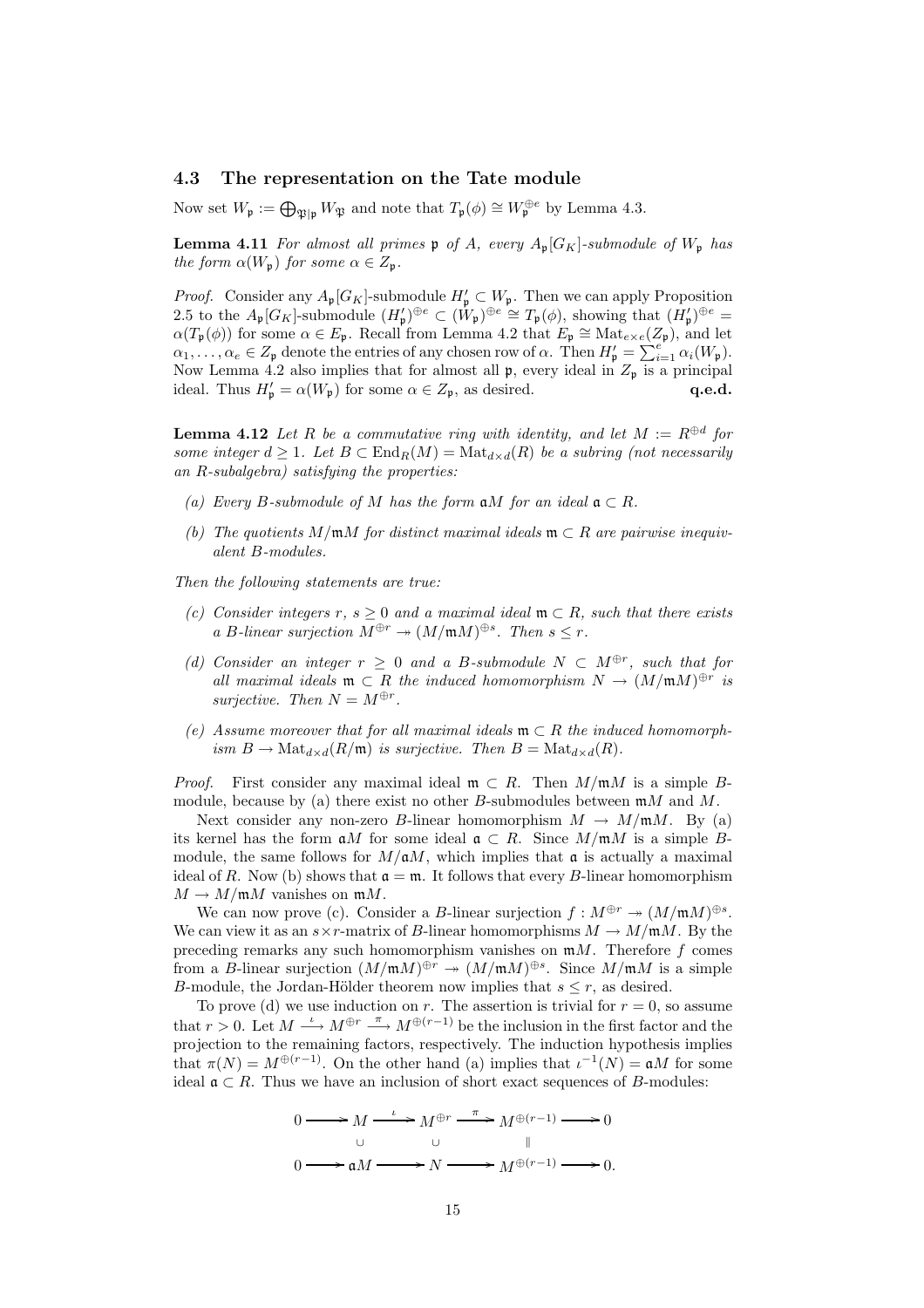Suppose that  $a \neq R$ . Then we can choose a maximal ideal  $\mathfrak{m} \subset R$  containing  $\mathfrak{a}$ . The image of  $\mathfrak{a}M$  in  $(M/\mathfrak{m}M)^{\oplus r}$  is then zero; hence the homomorphism  $N \to$  $(M/\mathfrak{m} M)^{\oplus r}$ , which by assumption is surjective, factors through a B-linear surjection  $M^{\oplus (r-1)} \twoheadrightarrow (M/\mathfrak{m}M)^{\oplus r}$ . But by (c) this is impossible. Therefore  $\mathfrak{a} = R$ , and the five lemma implies that  $N = M^{\oplus r}$ , as desired. This proves (d).

Finally, (e) is the special case of (d) applied to the left B-submodule  $B \subset$  $\text{Mat}_{d\times d}(R) \cong M^{\oplus d}$ . . The contraction of the contraction of  $\mathbf{q}.\mathbf{e}.\mathbf{d}.\mathbf{q}$ 

Proposition 4.13 For almost all p we have a surjection

$$
A_{\mathfrak{p}}[G_K] \longrightarrow {\mathrm{End}}_{E_{\mathfrak{p}}}\big(T_{\mathfrak{p}}(\phi)\big) \cong \bigoplus_{\mathfrak{P}|\mathfrak{p}} {\mathrm{End}}_{Z_{\mathfrak{P}}}(W_{\mathfrak{P}}) \cong \bigoplus_{\mathfrak{P}|\mathfrak{p}} {\mathrm{Mat}}_{d \times d}(Z_{\mathfrak{P}}).
$$

Proof. The isomorphisms on the right hand side follow from Lemmata 4.2 and 4.3, which also show that  $Z_{\mathfrak{p}} = \bigoplus_{\mathfrak{P} | \mathfrak{p}} Z_{\mathfrak{P}}$  and  $W_{\mathfrak{p}} \cong Z_{\mathfrak{p}}^{\oplus d}$ . Let  $B_{\mathfrak{p}} \subset \text{Mat}_{d \times d}(Z_{\mathfrak{p}})$  denote the image of the homomorphism in question. To prove equality we will show that  $B := B_{\mathfrak{p}}$  satisfies the assumptions of Lemma 4.12 with  $R := Z_{\mathfrak{p}}$  and  $M := W_{\mathfrak{p}}$ . First, assumption 4.12 (a) follows directly from Lemma 4.11.

For the other assumptions we want to use Lemma 4.10, which depends on the condition that Z is separable over A. So let  $A \subset A' \subset Z$  be the largest subring that is totally inseparable over A. Then the primes  $\mathfrak p$  of A are in bijection with the primes  $\mathfrak{p}'$  of A', with equal residue fields. Now the tautological embedding A' ⊂  $Z \subset E \hookrightarrow K{\tau}$  is a Drinfeld A'-module  $\phi'$  extending  $\phi$ , such that  $T_{\mathfrak{p}}(\phi) = T_{\mathfrak{p}'}(\phi')$ for almost all  $\mathfrak p$ . Since Z is separable over A', applying Lemma 4.10 to  $\phi'$  shows that for almost all p we have a surjection

$$
k_{\mathfrak{p}'}[G_K] \longrightarrow \bigoplus_{\mathfrak{P}|\mathfrak{p}'}
$$
 End <sub>$k_{\mathfrak{P}}(\overline{W_{\mathfrak{P}}}) \cong \bigoplus_{\mathfrak{P}|\mathfrak{p}'} \text{Mat}_{d \times d}(k_{\mathfrak{P}}).$</sub> 

But  $k_{\mathbf{p}'}[G_K] = k_{\mathbf{p}}[G_K]$ , which by construction has the same image as  $B_{\mathbf{p}}$ . Thus for almost all p we have a surjection

$$
B_{\mathfrak{p}}\ \longrightarrow\ \bigoplus_{\mathfrak{P}\mid \mathfrak{p}}\mathrm{End}_{k_{\mathfrak{P}}}(\overline{W_{\mathfrak{P}}})\ \cong\ \bigoplus_{\mathfrak{P}\mid \mathfrak{p}}\mathrm{Mat}_{d\times d}(k_{\mathfrak{P}}).
$$

With  $\mathfrak{m} := \mathfrak{P}, R/\mathfrak{m} = k_{\mathfrak{P}}, \text{ and } M/\mathfrak{m} = \overline{W_{\mathfrak{P}}}$  we deduce that the assumptions in 4.12 (b) and (e) are satisfied. Thus Lemma 4.12 implies that  $B_p = \text{Mat}_{d \times d}(Z_p)$ , as desired.  $q.e.d.$ 

Finally, Proposition 4.13 and Lemmata 4.2 and 4.3 together imply Theorem B from the introduction. Theorem A follows from the special case  $E = A$  of Theorem B.

# References

- [1] A. Borel, Linear algebraic groups, 2nd enlarged edition, Graduate Texts in Math. 126, Springer-Verlag, 1991.
- [2] N. Bourbaki, Algèbre, Chapitre 8: Modules et anneaux semi-simples,  $Éléments$ de mathématique XXIII, Hermann, 1958.
- [3] P. Deligne, La conjecture de Weil II, Publ. Math. IHES 52 (1980), 138–252.
- [4] P. Deligne and D. Husemöller, Survey of Drinfeld modules, *Contemp. Math.* 67 (1987), 25–91.